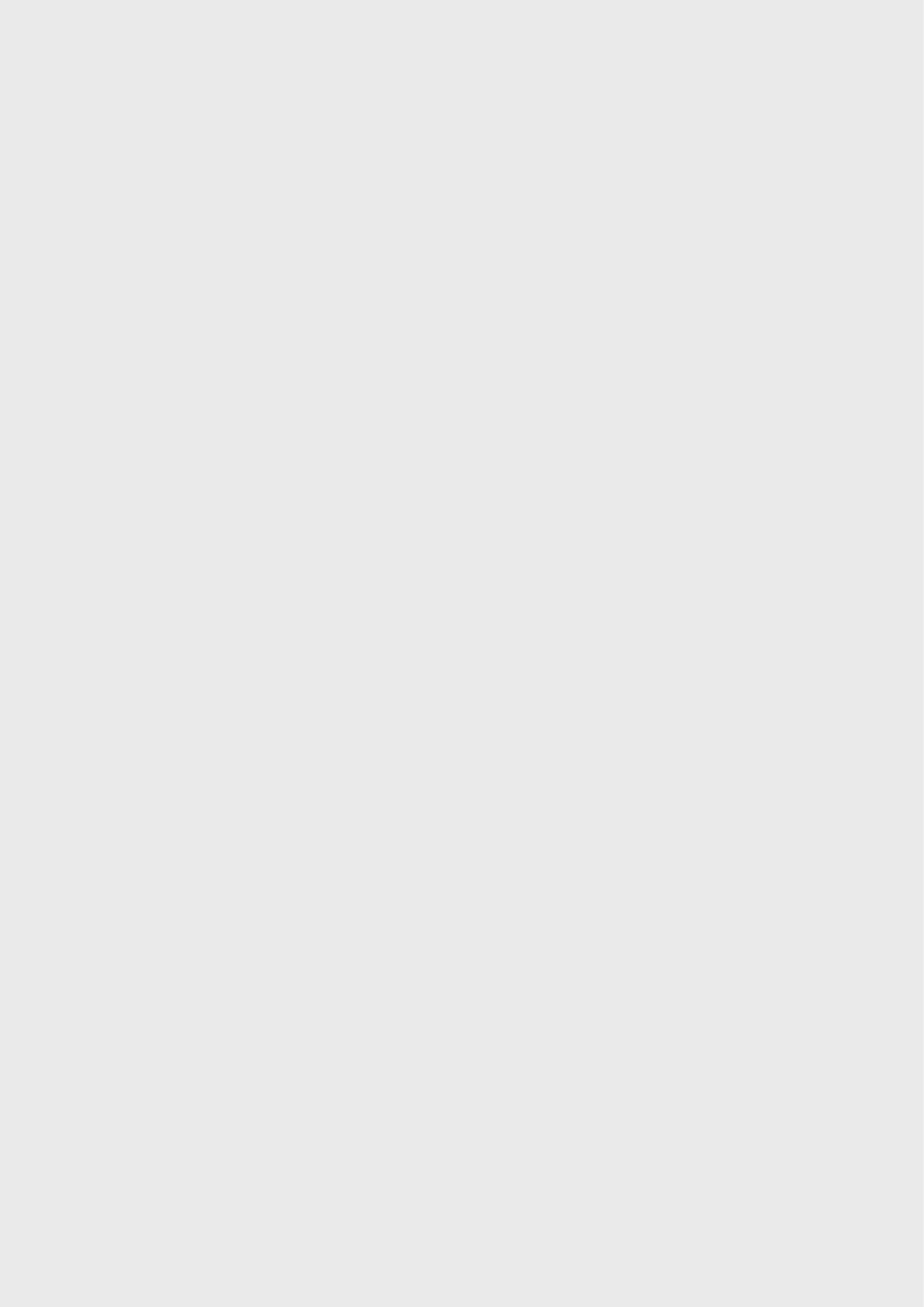### By Daniel Knoedler, Dirk Wollschlaeger, and Ben Stanley

### **Reinvigorate the brand**

Both consumers and automotive executives put less emphasis on the brand in an autonomous, mobility-as-a-service paradigm. Brands need to prioritize in-vehicle digital experiences over driving features to differentiate.

#### **Reinvent the experience—for both consumers and employees**

Applying digital technologies to optimize processes and reduce costs isn't enough. Using these technologies to reinvent experiences, focus, and ways to work is essential to bringing previously unattainable value.

### **Reinforce the expertise**

The shortage of expertise already impacts the automotive industry today—and poses a greater challenge in the future. Finding the right skills in house while also accessing them throughout the ecosystem are critical to a company's success.

## Talking points Your morning commute in 2030

*It's a sunny Monday morning and you're ready to head to work. The vehicle—let's call it "ACES" (Autonomous, Connected, Electrified, and Shared)—that you ordered Sunday night arrives, so you get in. The first thing ACES does is wish you a happy birthday. Next, it plays "Happy Birthday to You" and shares social media greetings from family and friends through its infotainment center.*

*As you are enjoying the messages, ACES starts driving you to your destination while alerting you to upcoming traffic issues. It suggests alternative routes and asks if you want to pick up dry cleaning en route.* 

*While this is happening, ACES quickly scans your health vitals and coordinates with your fitness app. It checks your house in case the TV or other appliances were left on, and downloads the audio book you listened to earlier. ACES suggests you might want to walk the last mile because you missed your exercise target last week.* 

*ACES communicates with local businesses on your personal approved list. You pass the theater that has a concert your spouse wants to attend. ACES checks both your schedules, ticket prices, and availability, then asks if you want to make the purchase. While ACES executes the transaction, it puts the event on both of your schedules, and arranges for a vehicle to transport you to and from the concert.*

*When you arrive near your destination, ACES drops you off to walk the last mile. It stores new learnings or personal preferences in your mobility profile before wishing you a good day. ACES then sets out to pick up its next scheduled customer, setting up their personalized experience along the way.*

Does this all sound a bit far-fetched? In fact, thanks to digital technologies, these and many other vehicle capabilities and mobility services are expected to be readily available by 2030.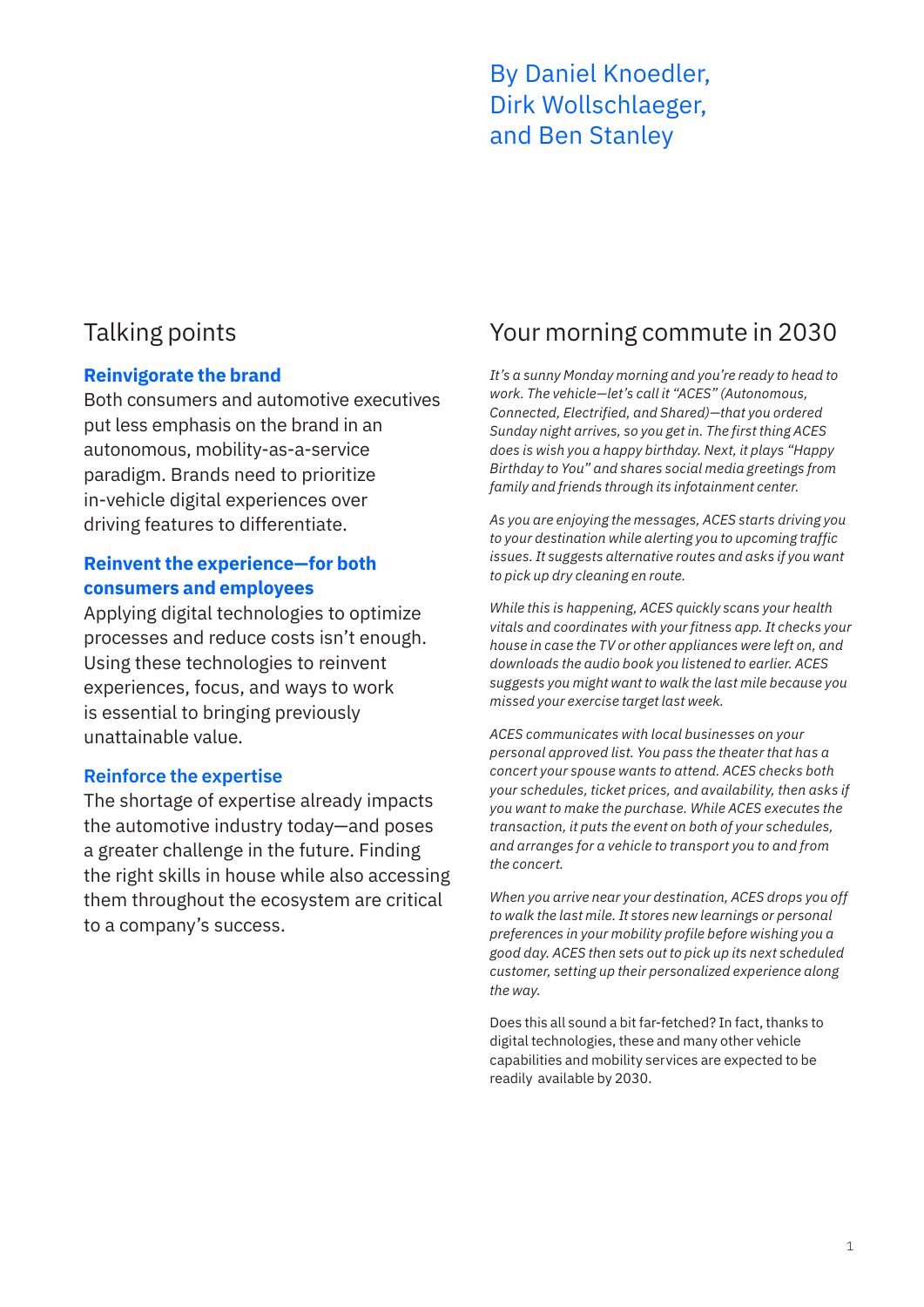# 48%

of consumers say the vehicle brand wouldn't matter to them in an autonomous, mobility-as-a-service paradigm, but **cost and convenience** would

# 50%

of automotive executives say that to succeed or even survive, their **organizations need to digitally reinvent themselves**



# 33 billion

Automotive executives **expect the industry to spend over USD 33 billion** to reskill their employees by 2030

Many predictions about the automotive industry in 2030 support this vision:

- Every person will own 15 connected devices.<sup>1</sup>
- Up to 15 percent of new cars sold could be fully autonomous by 2030.<sup>2</sup>
- Software will account for 90 percent of innovations in the vehicle and lines of code will be a hundredfold what they are today.<sup>3</sup>
- Car-sharing could make up 26 percent of global miles traveled.4

Clearly, technology advancements and consumer expectations are the constant drivers of change over the next 10 years (see Figure 1). Sustainability is driving the focus on electric cars and the need for new skills is causing shortages in the workforce. Personal mobility serves as an even greater influence as the sharing economy grows. At the same time, the influx of outside competition delivers new value and displaces traditional automotive companies.

Regardless of how quickly the future materializes, two things are certain. First, digital technologies create entirely new ways to foster seamless touchpoints with consumers. They provide insights that deliver personalized services and integrate the vehicle with various aspects of a person's life. And second, consumers expect the digital experiences they get from the vehicle to be as good or better than those they get from their other smart devices.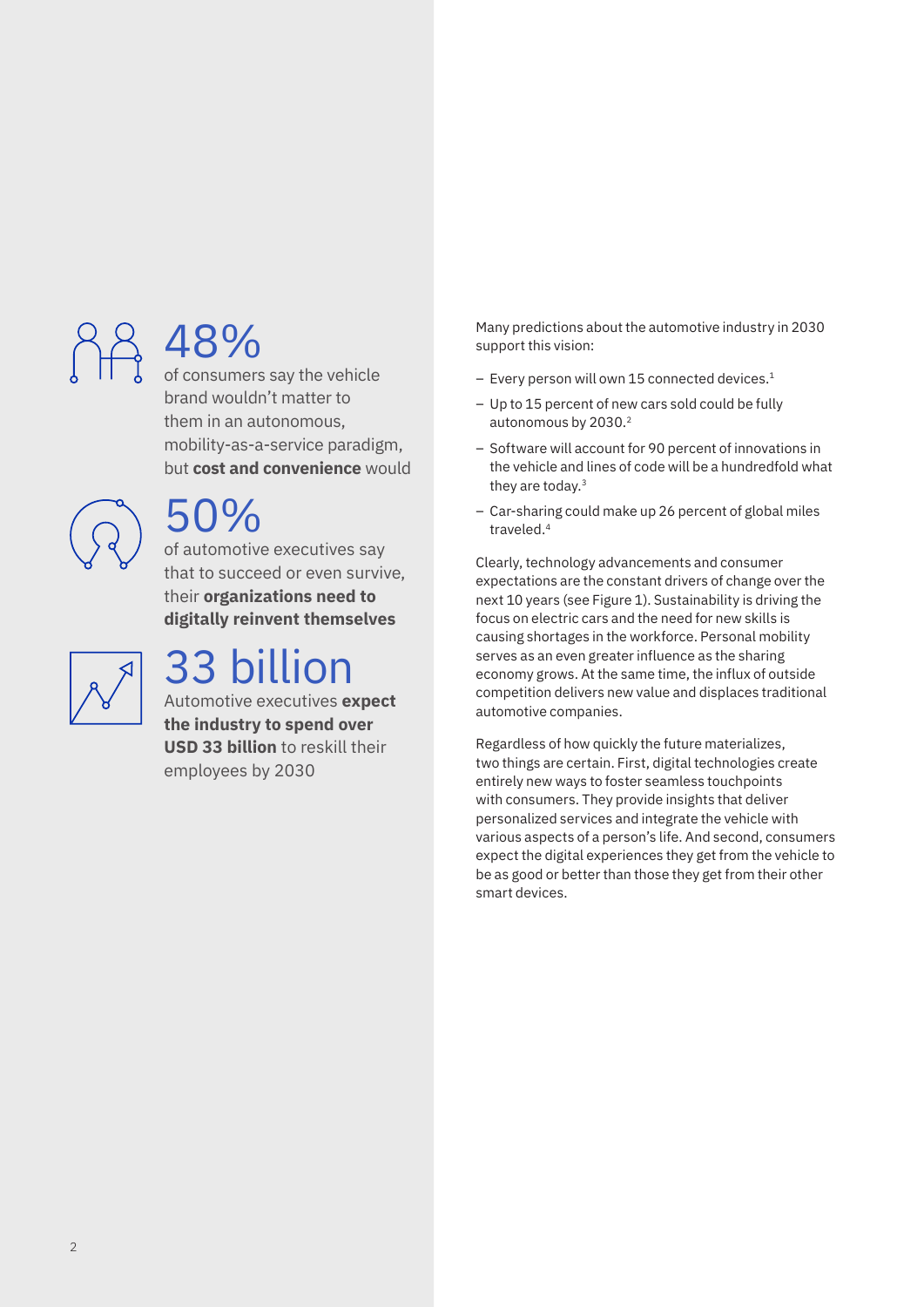"Digital reinvention will bring immense competition within the automotive industry in order to deliver the best products and services to meet customer needs."

**Senior Executive**, Supply Chain and Logistics, Original Equipment Manufacturer (OEM), Italy

#### **Figure 1**

Influencing the industry



*Source: Automotive 2030 Executive Survey. Q: What are the most important external influences that will impact the industry today and in 2030? Select 5 for today and 5 for 2030.* 

The automotive industry was born and has operated for the past 100 years on a single business model producing, selling, and servicing vehicles. But radical change is coming fast for the global automotive industry. What actions can the industry take to accommodate this change? How can an automotive organization evolve to operate and innovate like a high tech company that centers its business around digital and data? And how can automotive companies distinguish their brands by developing and conveying an ability to execute faster, more flexibly, and at greater scale than competitors?

To glimpse into the future, the IBM Institute for Business Value (IBV) conducted the Automotive 2030 Consumer Survey with 11,566 consumer respondents, as well as the Automotive 2030 Executive Survey with 1,500 automotive executive respondents (see "Methodology" on page 22).

Fifty percent of surveyed automotive executives say that to succeed or even survive, they need to reinvent their organizations with digital technologies. And 42 percent have a high sense of urgency. Even something as sacred as the vehicle brand could lose importance in the mobilityas-a-service world—unless the digital experience earns consumer loyalty.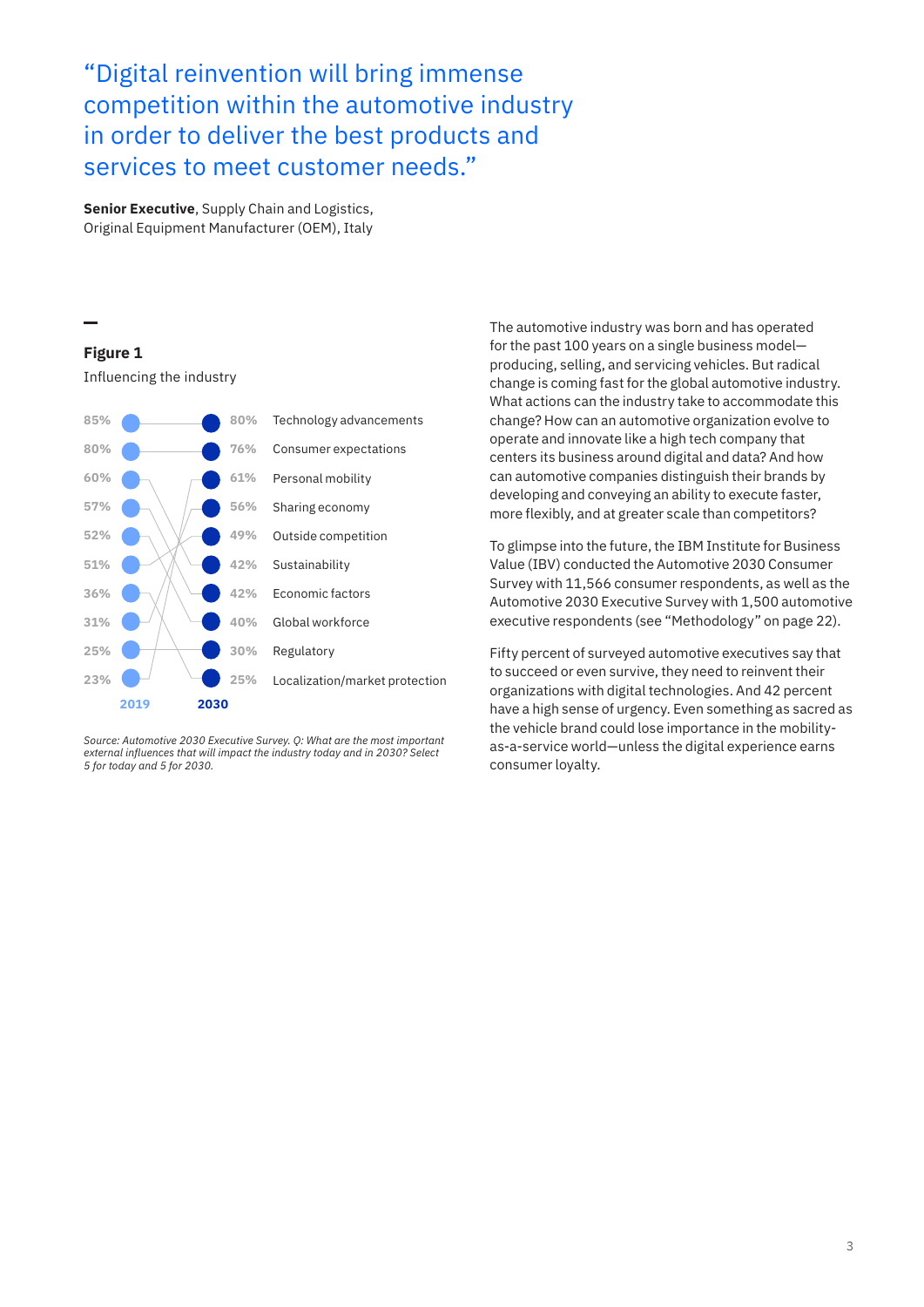### Digital in the driver's seat

Traditional descriptions of how consumers experience the vehicles focus on aspects of driving their cars. Automotive companies talk about features such as "handling," "horsepower," or "styling." And within the current single ownership model, these attributes often work.

But vehicles are transitioning to being more automated and autonomous. Less time is spent driving and more time is available for occupants to do other activities. Their focus inevitably turns from driving the car to the digital experience inside the vehicle. Attributes such as "connected," "personalized," and "seamless" become more viable.

For many people, getting into a car and going somewhere is a waste of time. They stop what they are doing, travel to their destination, and then return to their previous activity or start something new. One estimate shows Americans spend an average of 51 minutes per day in their vehicles.<sup>5</sup> This time could be used for other tasks such as online shopping, making vacation reservations, or watching personalized news reports. Virtually all of these options and more could be accessible directly through the vehicle.

Automotive companies have a tremendous opportunity to create in-vehicle digital experiences that can attract consumers to their brands. With the ability to learn from, configure to, and personalize occupants' preferences, vehicles become the most sophisticated smart device consumers use. Now occupants can focus on what activities they want to pursue while in the vehicle. The interruption of traveling changes from "time wasted" to "time well spent."

#### **Gauging interest in digital mobility**

An important indicator of the consumer's desire for mobile digital experiences is their overall adoption of digital technologies. And while in-vehicle digital technologies can remain complicated, consumers who use the technology typically have embraced other forms of digital.

Another factor is whether people live in urban or rural settings (see "Methodology" on page 22). People who live in urban settings have more mobility options. And the cost and convenience of owning a personal car is higher due to space constraints and traffic congestion. People who live in rural settings often do not have alternative convenient mobility options, so they prefer to own a vehicle.

From our results, we see that consumers living in urban settings tend to be higher users of digital technologies than those residing in rural areas. Sixty-two percent of urban consumers regularly use social media, compared to 55 percent of rural users. Also, 60 percent of urban consumers use multiple digital devices each day, as opposed to 50 percent of rural users. And finally, 48 percent of urban consumers have a digital assistant in their homes, with only 30 percent of rural users using these devices.

Urban and rural consumers also differ in their attitudes toward sharing personal information in exchange for value. Fifty-four percent of urban versus 44 percent of rural consumers are willing to share their medical information in an emergency. Fifty-one percent of urban users will share their mobility information in return for better products and services, compared to 35 percent of rural consumers. Forty-one percent of urban consumers will share financial information during e-commerce transactions from vehicles—almost double the 21 percent of rural users.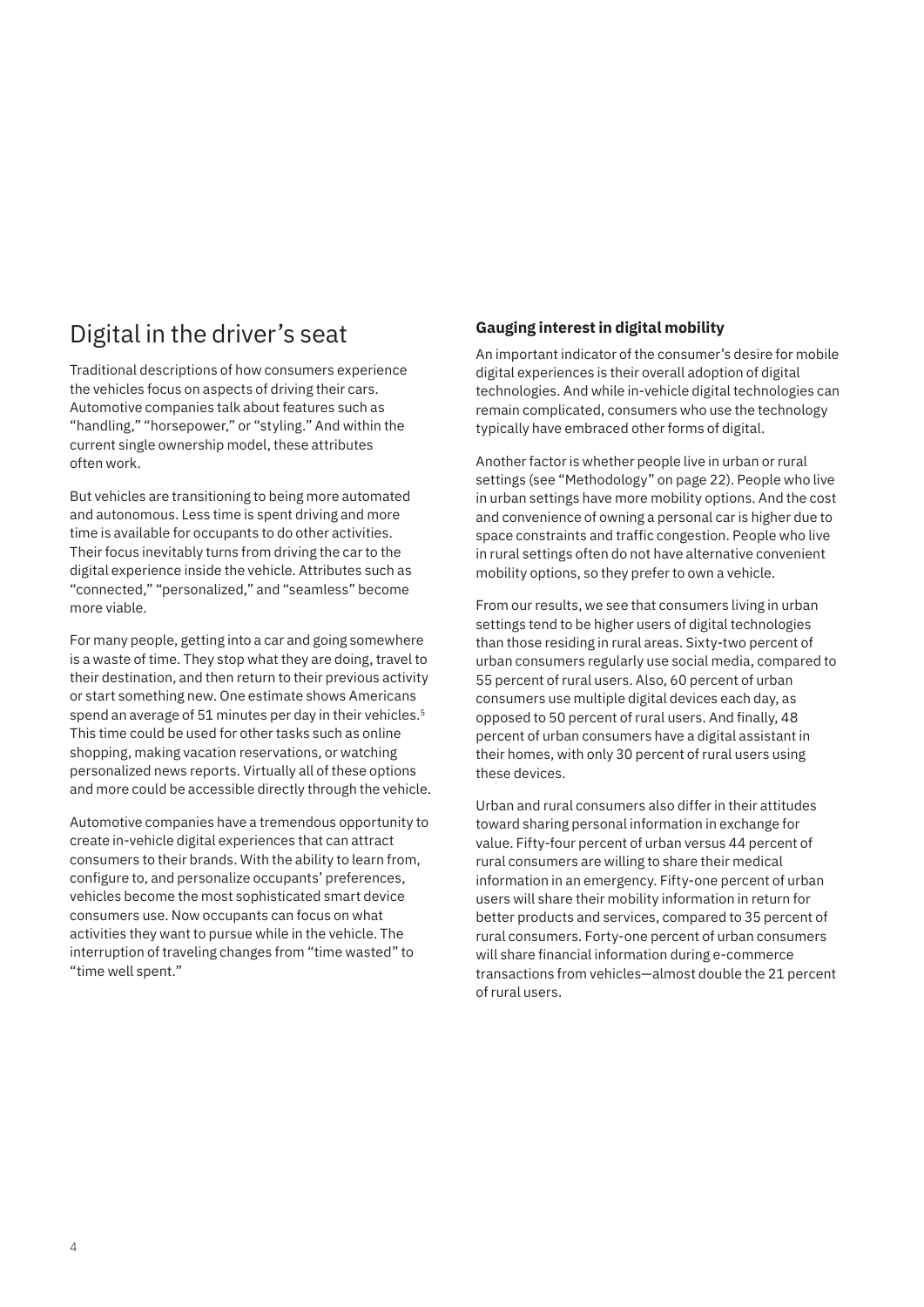The consumer's mobility digital expectation includes cognitive capabilities of the vehicle. While most of the discussion is about the ability of the vehicle to drive itself, digital technologies such as artificial intelligence (AI), Internet of Things (IoT), and cloud can fuel many other features. Vehicles will be able to recognize occupants and personalize the content displayed to them. Vehicles will also continuously learn and offer new suggestions based on consumer interests. And most significantly, vehicles will be able to engage their occupants in natural conversation.

The ability to talk, understand things in context, and help people can be a great advantage for those who are not as technically astute or comfortable with the technology in

the car. Figure 2 shows the interest level consumers have in the cognitive capabilities of future vehicles, with urban users once again outpacing rural.

With people having time on their hands for other tasks besides driving the car, mobility services are a critical consideration. For consumers who are health conscious or have a medical condition, the vehicle will be able to monitor their health, alert them of issues, and share the information with other health-related devices.

Concierge capabilities can assist in locating and reserving the nearest hotel, or make dinner reservations at a favorite restaurant based on estimated travel time.

| ο<br>ш<br>г |  |
|-------------|--|
|-------------|--|

The ultimate digital device



*Source: Automotive 2030 Consumer Survey. Q: How interested would you be in the following capabilities in future vehicles? Rank 1 to 5. 4/5 responses.*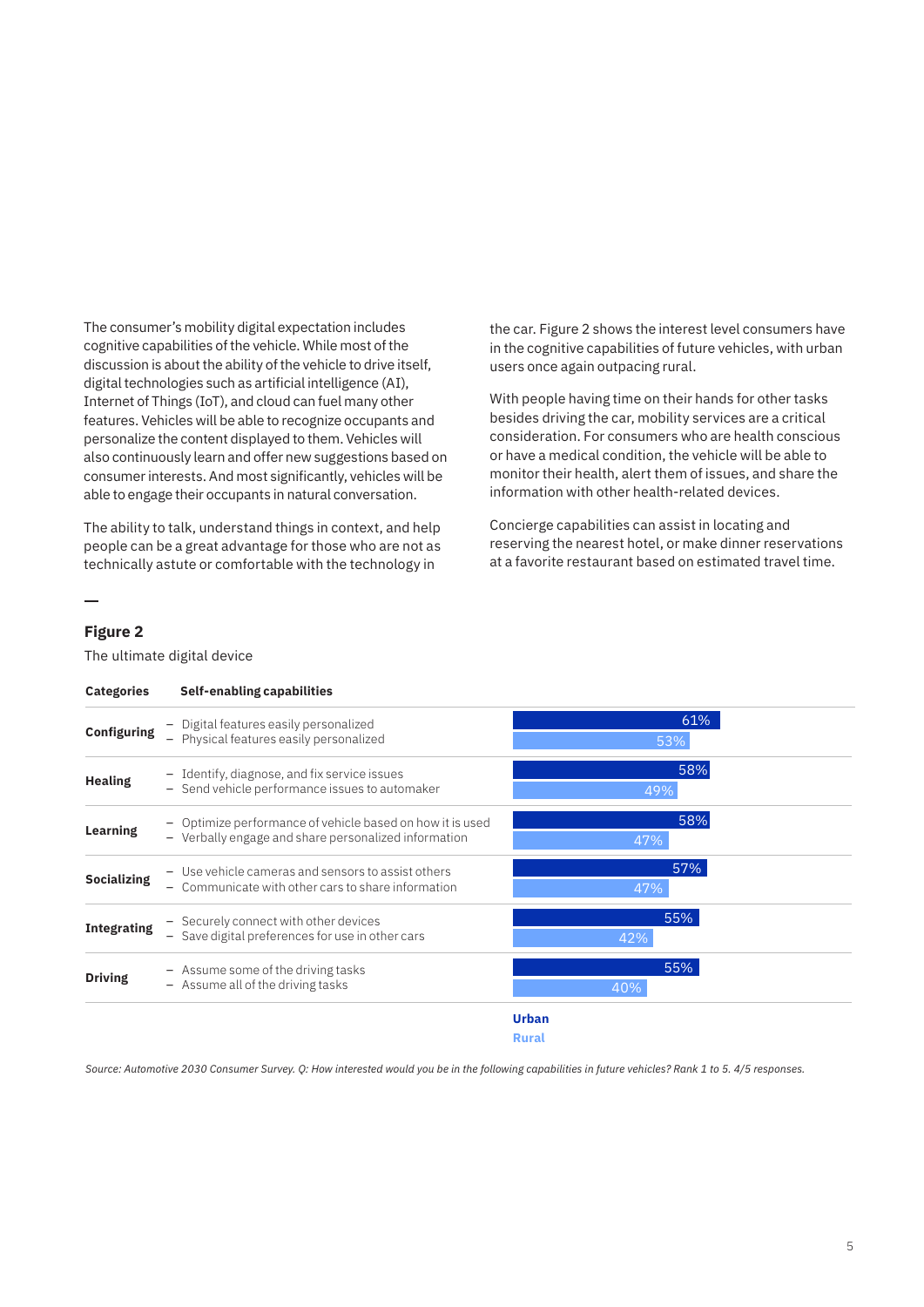Location-based marketing and sales promotions will be available. Connected life services allow the vehicle to preheat the oven and turn on the lights while traveling to the consumer's home. In Figure 3, urban and rural consumers report the services they are most interested in.

Besides the cognitive functionality in the vehicle and the mobility services consumers can use *while* they move around, they are also increasingly interested in *how* they move around using non-ownership models of transportation.

Once again, urban and rural users express different preferences. Forty-eight percent of urban consumers are strongly interested in "e-hailing" compared to 32 percent of rural. Forty-five percent of urban consumers are strongly interested in ride-sharing versus 25 percent of rural. Thirty-nine percent of urban consumers are strongly interested in peer-to-peer car sharing, more than double the 18 percent of rural respondents who shared this interest.

#### **Figure 3**

When drive time becomes thrive time

| <b>Categories</b>     | <b>Types of services</b>                                    |              |
|-----------------------|-------------------------------------------------------------|--------------|
| <b>Information</b>    | Receive weather, traffic, navigation                        | 60%<br>53%   |
| <b>Entertainment</b>  | Receive personalized music, video, social                   | 59%<br>48%   |
| <b>Commerce</b>       | Pay tolls, parking, retail purchases                        | 55%<br>43%   |
| <b>Health</b>         | Monitor vital signs, connect with wearable devices          | 55%<br>42%   |
| <b>Connected life</b> | Home, work, play                                            | 55%<br>41%   |
| Concierge             | Recommendations for hotels, dining, theater                 | 51%<br>36%   |
| <b>Marketing</b>      | Receive personalized marketing/sales<br>promotions, coupons | 45%<br>28%   |
|                       |                                                             | <b>Urban</b> |

**Rural**

*Source: Automotive 2030 Consumer Survey. Q: How interested are you in being able to do other things from your car while moving from one place to another? Rank 1 to 5. 4/5 responses.*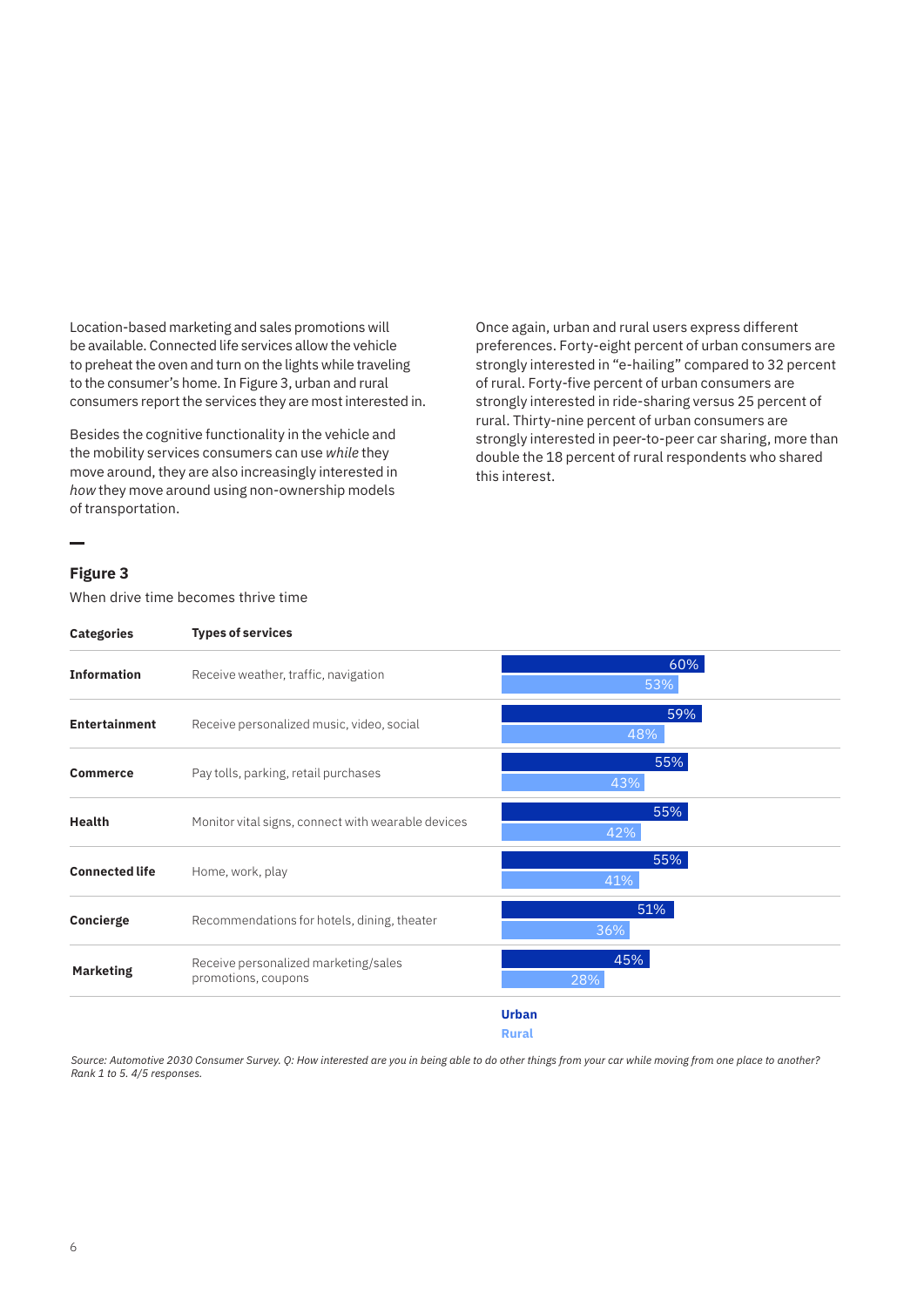#### **Figure 4**

**Digital mobility interest**

**Low**

Digital mobility adopters

**Urban Rural**

## **High**

**Pacesetters**  $34\%$  16% 16%

Early technology adopters, eager to try new mobility services and options

#### 28% 33%

#### **Fast Followers**

Watch Pacesetters and are close behind in adoption speed, use many mobility services and options

#### **The Pack** 29%

Views technology conservatively, but is eventually open to it when value is established

38%

#### 9% 13%

#### **Spectators**

Happy with status quo, low technology adoption, and inflexible with new mobility solutions

*Source: Automotive 2030 Consumer Survey. IBM IBV analysis.*

The ability to hail a taxi, share a ride, or borrow your friend's car has been available for a long time. But doing it "on demand," where the car comes to you through an integrated digital mobility platform, has caused consumers to reconsider owning a car at all.

Looking at each of these mobility components—digital maturity, vehicle capabilities, services, and transportation modes—can give us insight into consumer desires. Analyzing these components allows us to create four distinct clusters of consumers with similar digital mobility interests (see Figure 4).

The Pacesetters and Fast Followers groups are the most technologically advanced and together represent 62 percent of urban respondents and 49 percent of rural respondents. These groups are users of technology and have indicated a strong interest in different mobility options.

The Pack, which represents 29 percent of urban respondents and 38 percent of rural, is somewhat hesitant about future mobility capabilities and services. But this group could be influenced once they better understand the potential value of these services. Finally, Spectators are happy with the status quo and generally inflexible about exploring new mobility solutions.

Automotive companies should pay close attention. Being able to personalize the experience based on these consumer groupings can encourage greater interest and adoption.

#### **Survival of the brand**

One critical question that looms is what happens to the brand in an autonomous, mobility-as-a-service world. As electric, autonomous vehicles start roaming the streets, fuel and driver charges could disappear, drastically reducing the cost-per-mile. One study estimates the cost-per-mile could be as low as 6.8 cents.<sup>6</sup> How can automotive companies prevent their vehicles from becoming nothing more than nondescript, cheap transportation vehicles—with the brand, which was once the company's identity, sinking into irrelevance?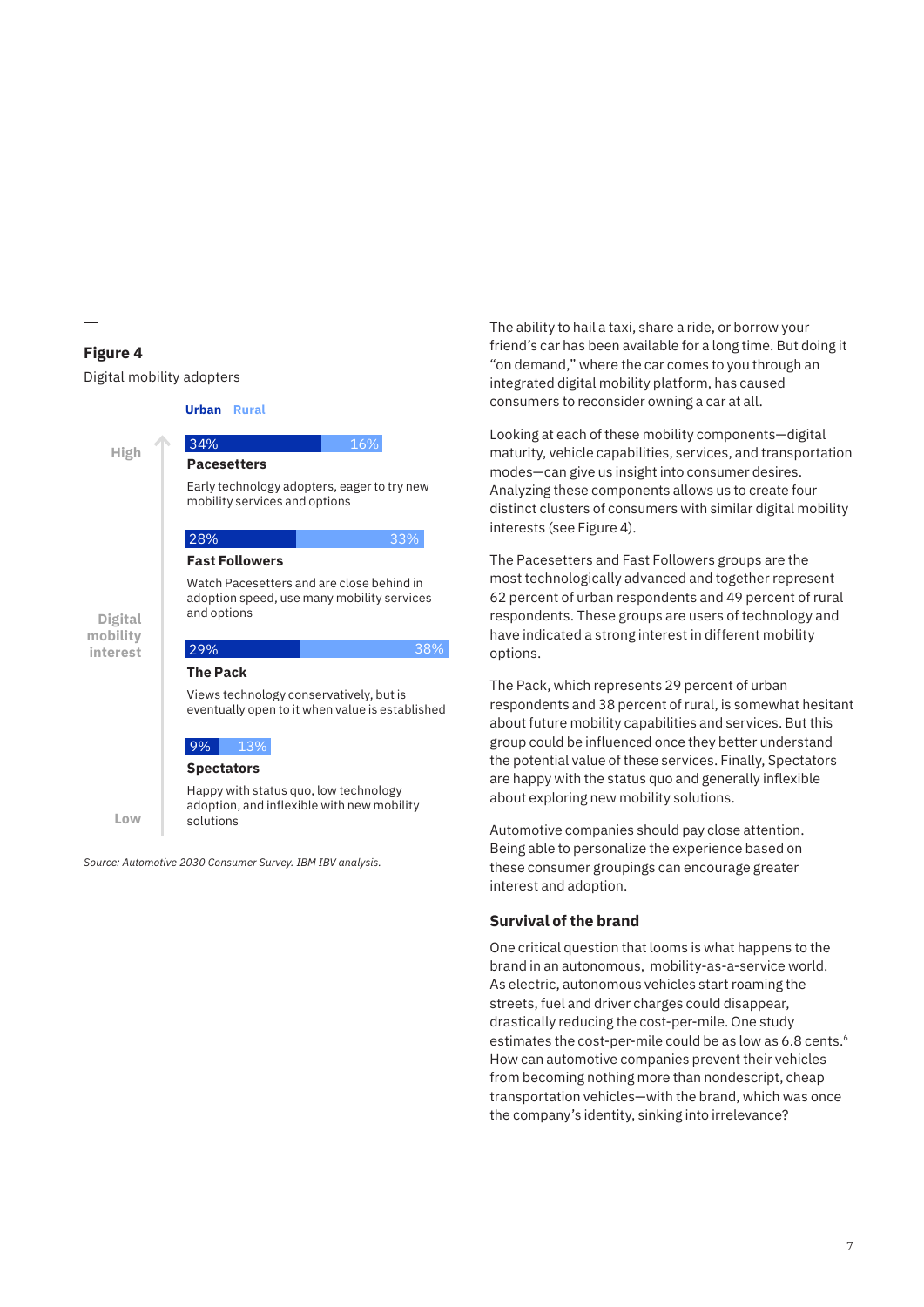Forty-eight percent of consumers say the brand wouldn't matter to them—cost and convenience are most important. *But consumers are willing to look beyond cost and convenience if the brand can provide other experiences—especially digital (see Figure 5).*

Consumers expect their personal data to be secure and kept private. This becomes even more complicated when using an e-hailing or car sharing service where the personal data must only be accessible during the time physically spent in the vehicle. This data cannot be shared with vehicles from competing brands. *But the ability to transfer personalized digital information from one vehicle to another within the same brand can create loyalty regardless of the mobility platform used.* 

Digital experiences are not the only differentiators that motivate consumers to stick to a brand. Purpose-specific vehicles are also desirable. A parent with two children would want a vehicle with car seats. An elderly person with medical needs may want a vehicle equipped with their required medical devices. A person with disabilities needs easy access and the ability to store equipment such as a wheelchair. Finally, the automotive industry could seek inspiration from industries such as travel, and introduce loyalty programs.

Interestingly, the ability to have in-vehicle digital experiences is rated higher than procuring a premium brand. And the consumer's latest, best experience becomes the gold standard, regardless of what industry that experience was from. Automotive companies should look at other industries to benchmark, learn, and emulate.

#### **Figure 5**

Brand magnets

#### **I would request a specific brand if…**

| I felt it had better data security and privacy           | 57%<br>46%                   |
|----------------------------------------------------------|------------------------------|
| I could get a purpose-specific vehicle                   | 54%                          |
| (such as medical devices for elderly)                    | 40%                          |
| I would receive <b>loyalty points</b> that could be used | 53%                          |
| to purchase mobility services                            | 40%                          |
| I could have a natural conversation with                 | 50%                          |
| the vehicle versus dials and touch screens               | 33%                          |
| I could get a better in-vehicle digital experience       | 49%<br>32%                   |
| My digital information could be transferred to other     | 49%                          |
| vehicles of the same brand                               | 31%                          |
| I could get a premium brand vehicle                      | 48%<br>28%                   |
| Other<br>Functionality<br>Digital<br>Physical            | <b>Urban</b><br><b>Rural</b> |

*Source: Automotive 2030 Consumer Survey. Q: When thinking about an e-hailing service that uses self-driving cars, how important is the brand to you? Rank 1 to 5. 4/5 responses.*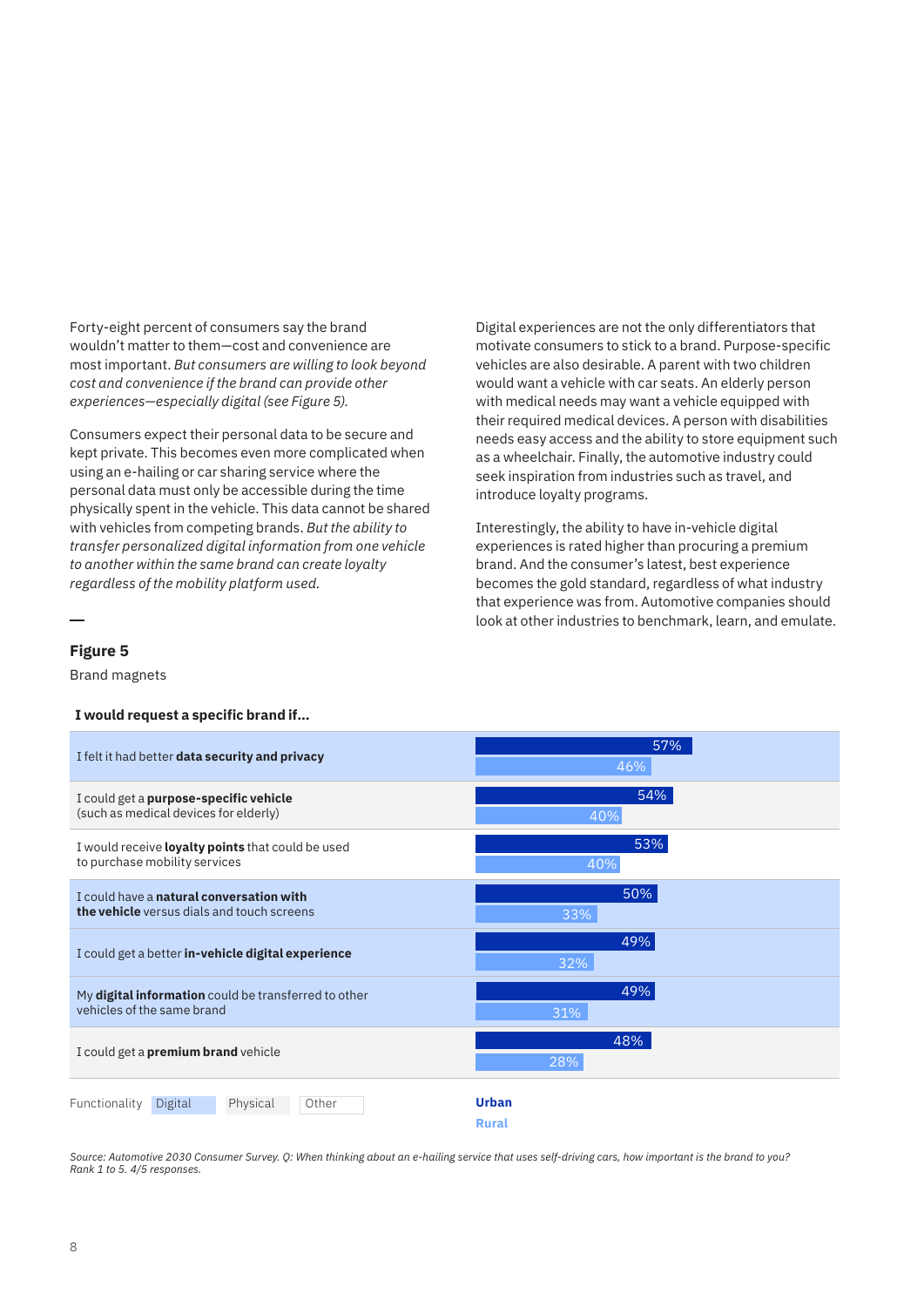### "Sustainable growth should be a major concern for the automotive industry."

**Senior Executive**, Manufacturing, OEM, Japan

### New routes to growth

As discussed earlier, the traditional single vehicle ownership business model has been the industry mainstay. Automotive companies have built large and successful businesses from this model. And the industry plays a significant role in global economies. For example, according to 2017 estimates, the automotive industry was responsible for 12 percent of the gross domestic product (GDP) in the US, 12 percent of the GDP in Japan, 14 percent of the GDP in Germany, and 10 percent of the GDP in South Korea.7

For many, the traditional ownership model will continue to be a valid option in 2030. But a growing opportunity exists for automotive companies to exploit new routes to growth through mobility. One estimate shows revenues from on-demand mobility and associated services growing from USD 30 billion in 2016 to USD 1.5 trillion in 2030. This is potentially an additional 30 percent in revenues and a tremendous opportunity for automotive companies—or at least for those with a renewed focus beyond traditional manufacturing and marketing.8

#### **Innovation is the differentiator**

For automotive companies to differentiate their brands, innovation continues to be of paramount importance. Seventy-two percent of surveyed automotive executives say innovation is one of the most significant attributes for defining their competitive advantage.

The importance of innovation drives reinvention across multiple aspects of automotive organizations. Eighty-three percent of executives say *strategy innovation* is critical to creating the agility to address rapid change and opportunities. Strategy innovation is also critical as companies explore and pilot new business models for

ownership, mobility services, and data. For companies working to create more operational efficiencies, 81 percent say *process and operations innovation* is very important. Of course, *products and services innovation* remains high with 75 percent of executives identifying it as a key driver of success.

For organizations looking to redefine or even create new industries, *industry model innovation* is essential, according to 74 percent of executives. And even the different roles a company can play in the multiple ecosystem networks is important, with 67 percent of executives citing *enterprise model innovation*. Sixty-six percent of executives say innovation will play a strong role in new revenue models. This is especially true as automotive companies expand their portfolios beyond traditional vehicle sales to include data revenue and more.

#### **Reviving the entrepreneurial spirit**

The automotive vehicle was born from an entrepreneurial spirit and a desire to create a better, safer way to move people around. And the industry has been a global leader in research and development spend over the years, continually improving the performance of its vehicles. Yet until now, little has been done to introduce fresh, new ways for people to travel.

Thanks to digital technologies, that has changed. Nontraditional companies have disrupted the marketplace with new business models and new ways to move people from one point to another. Industry executives have taken notice and now realize if they don't reignite their entrepreneurial passion, they might be left in the dust. This could be why 82 percent of executives expect a culture of entrepreneurialism and new ideas to significantly contribute to their success and growth.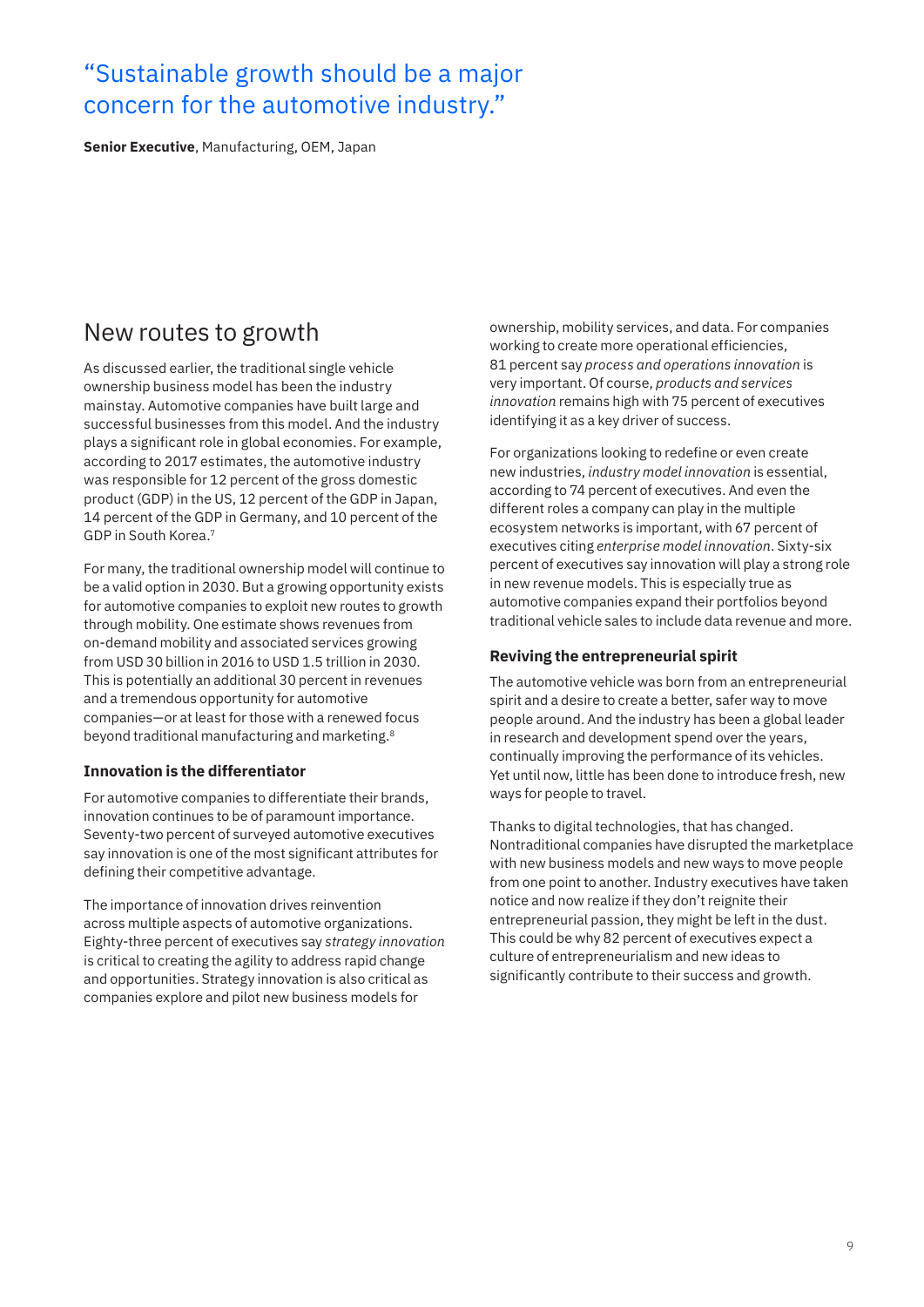When asked which routes to growth were most viable, executives rated new business models, including digital platforms, the highest (see Figure 6). Executives also see entering new geographic markets as critical, with global companies continuing their push into growth markets. And conversely, automotive companies based in growth markets are making their presence known globally. This is particularly true as electric vehicles become more mainstream over the next 10 years.<sup>9</sup>

When we looked at specific countries, executives in Brazil (83 percent), South Korea (79 percent), and the US (73 percent) rated "collaborating with other industries" as one of their top opportunities for growth. India (80 percent), Brazil (76 percent), China (76 percent), Mexico (76 percent), and Germany (74 percent) were above the average for other respondents in selecting "creating new mobility services."

The explosion of on-demand mobility and associated services over the past several years—and the expectations for these services in the future—is creating new revenue streams for the automakers that take advantage of them.

To determine the potential impact of mobility services on overall revenue pools, we asked executives how their portfolios could change by 2030. We delineated the revenue portfolio into three groups: traditional one-time vehicle sales, mobility services, and other services (for example, aftermarket, captive finance, and insurance).

Executives reported an average of 84 percent of their revenue comes from traditional sales, 5 percent from mobility services, and the final 11 percent from other services. Projecting to 2030, the average percentage from traditional sales dropped to 78 percent, mobility services doubled to 10 percent, and other services stayed about the same at 12 percent. For a company with total revenues of USD 100 billion,this would be a USD 5 billion increase for mobility services, not taking into account overall revenue growth between 2019 and 2030.

Of note is that 48 percent of the executives we surveyed generate revenue from mobility services today. Based on their expectations, 80 percent of executives anticipate they will do so by 2030.

#### **Figure 6**

Routes to growth



*Source: Automotive 2030 Executive Survey. Q: Where do you see the best opportunities for your organization's growth looking toward 2030? Rank 1 to 5. 4/5 responses.*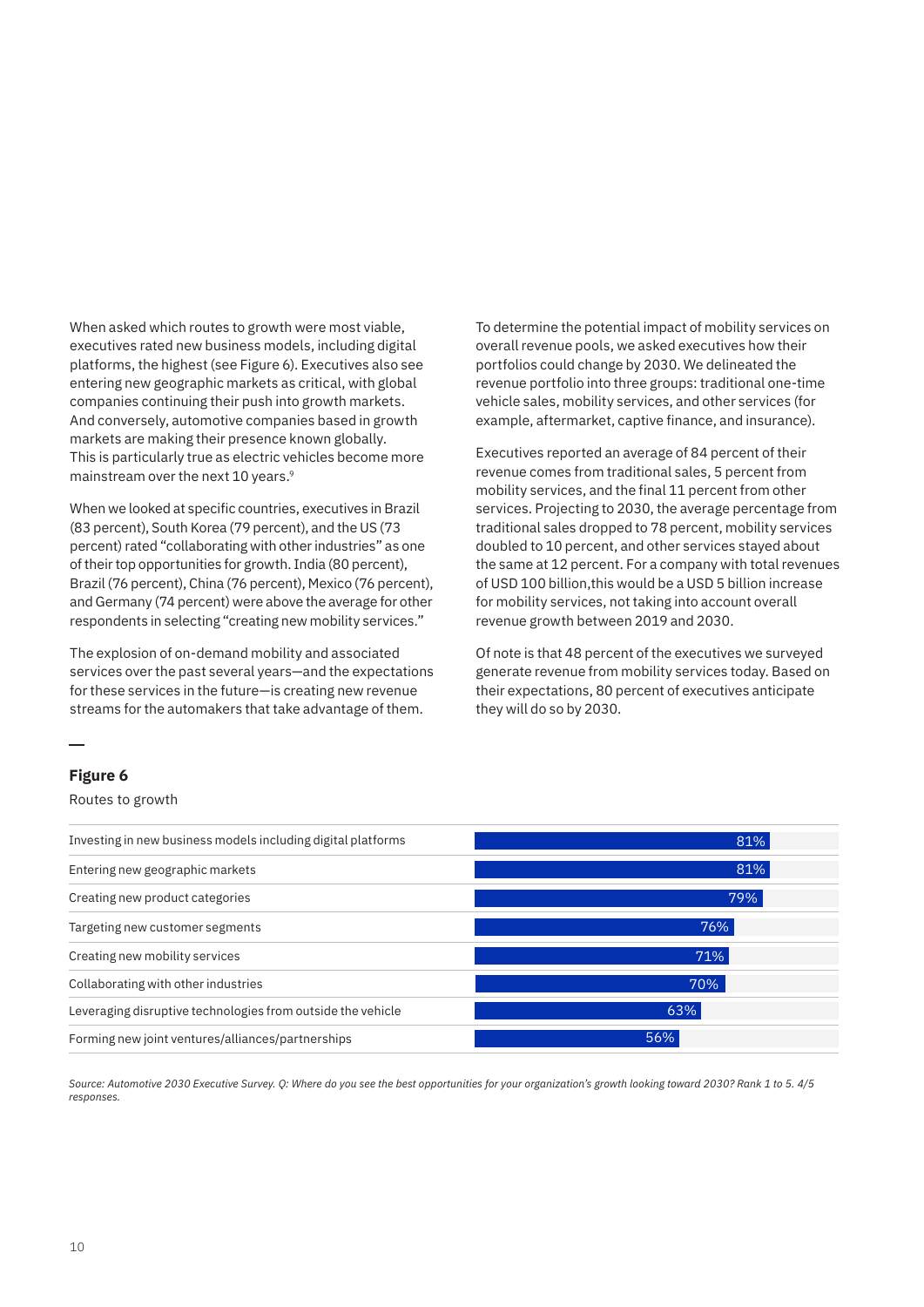### "The major value creator will be the customer experience and digital initiatives, which will help us to improve our brand value."

**Senior Executive**, Digital Services, OEM, Japan

#### **Branding for safety and personalization**

Today, 69 percent of automotive executives say the brand is a competitive advantage. But only 46 percent expect this to be the case by 2030. *This is a decrease in brand confidence by 33 percent.* If automakers don't find a way to attract consumers, their brands could become irrelevant. How can automotive executives enhance the value of their brands and retain customer loyalty?

Sixty-eight percent of executives identify safety as a brand differentiator for autonomous vehicles (see Figure 7). This makes perfect sense, because a brand perceived as unsafe will not survive in the autonomous world. Following safety, digital in-vehicle experiences comprise the next seven of eight highest-rated attributes.

#### **Figure 7**

Experiences that stick

#### **Brand loyalty attributes**



*Source: Automotive 2030 Executive Survey. Q: What will be the most important differentiating attributes for creating customer loyalty and "stickiness" to a vehicle brand when using on demand mobility services? Select 6.*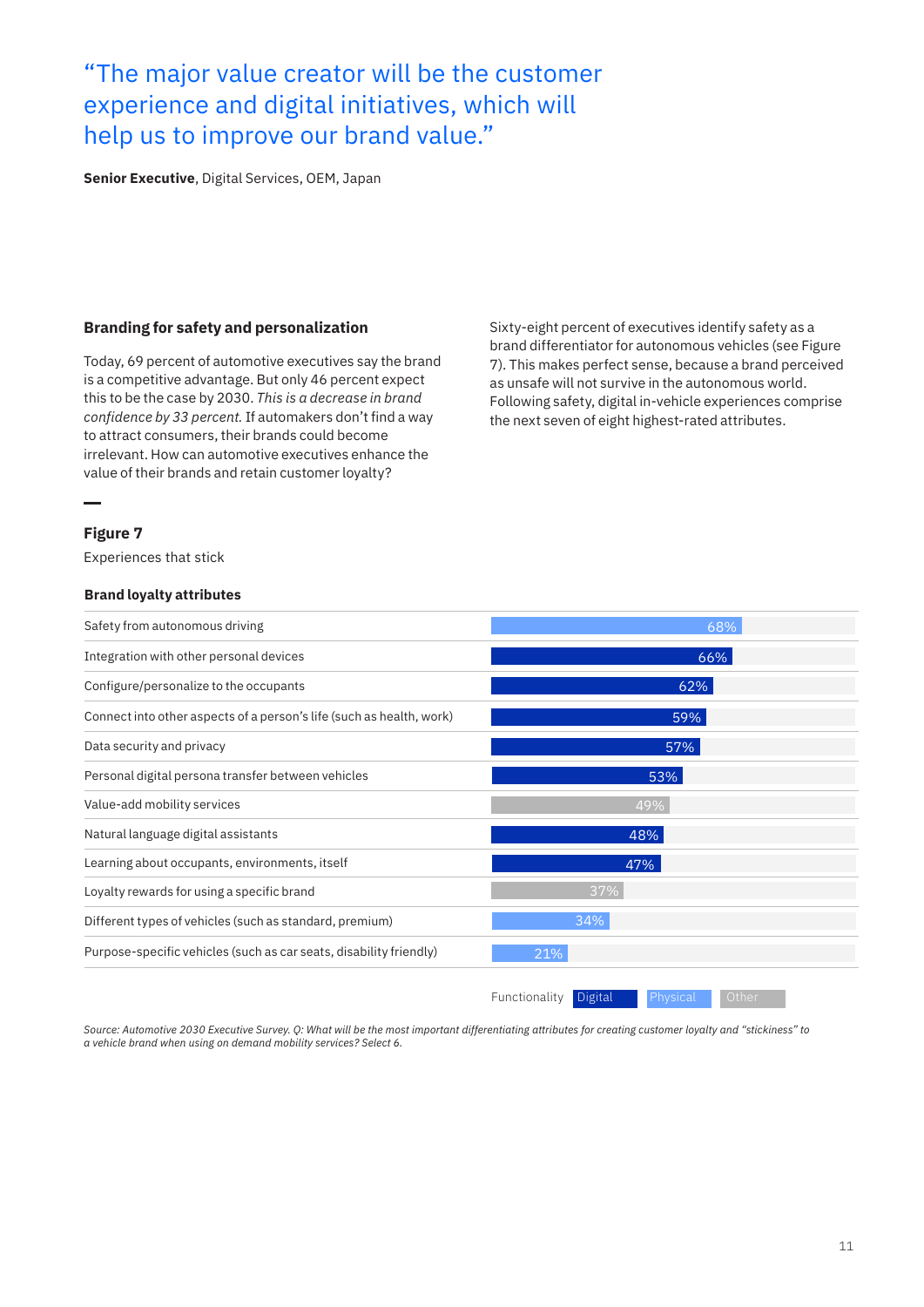In fact, 80 percent of executives expect customer experiences to be greatly enhanced by digital services. The vehicle's abilities to learn about its occupants, integrate with other devices, protect and share personalized information within the brand, and have a natural conversation can all lead to greater brand eminence and loyalty.

Brand loyalty drives choices that transcend business models. Imagine a scenario in which a young couple is using an on-demand e-hailing service. It provides them with not only the cost and convenience they desire, but also with the vehicle brand that can give them the personalized, digital experience they've become accustomed to. Now this couple starts a family and may want the convenience of a personal car. They could conceivably buy a vehicle from the same brand used for e-hailing.

And the perceived value of a premium brand? Executives have low expectations, with only 34 percent anticipating different categories of vehicles (such as premium) will be brand differentiators.

*One category where executives seem to disconnect from the consumers we surveyed is with the purpose-specific category of vehicles.* Only 21 percent of executives say this is a differentiating attribute. But 54 percent of urban consumers and 40 percent of rural consumers indicate they would select a brand with purpose-specific capabilities over another. Automotive executives should reconsider their positions on this.

Loyalty points are another way to create brand stickiness. Automotive executives seem less optimistic than consumers on this option and may want to take it more seriously.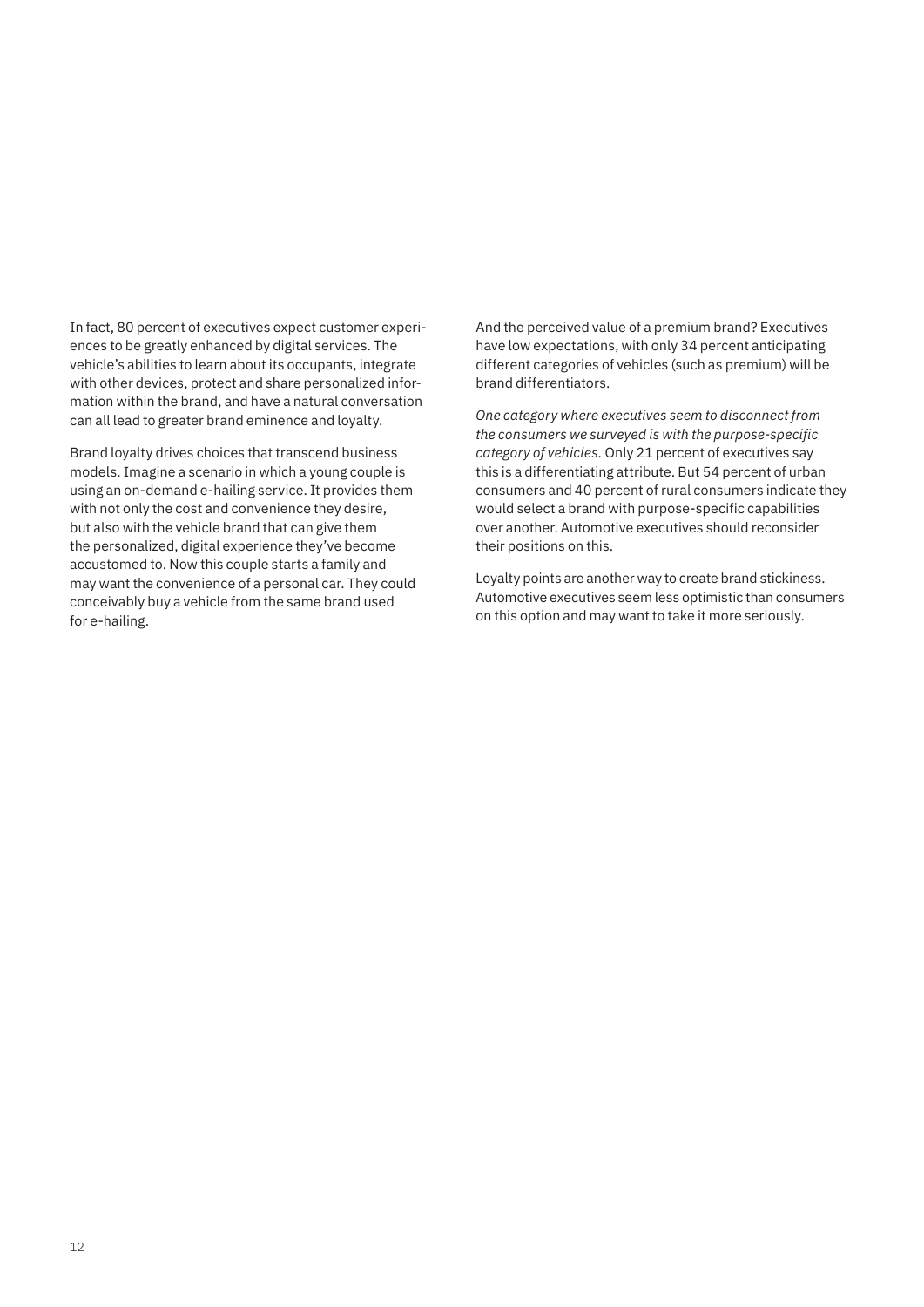"Agile and dynamic business processes will help our company implement the changes in the market smoothly over the next 10 years."

**Senior Executive**, Mobility, OEM, Mexico

### New ways to work

Today's automotive companies face intense competition from startups and internet ventures. These nimble organizations are becoming successful in mobility with new business models, agile processes, rapid releases, and laser-sharp focus on the customer. To innovate and scale, industry leaders need to combine the creative capabilities and skills of a startup with the traditional strengths of an industrial enterprise.

Eighty-two percent of executives say incorporating new ways to work will contribute to the success of their companies. These include integrating design thinking, co-creation, agile processes, and data-driven decisions into their organizations' cultures. Seventy-eight percent of executives agree that promoting agile and flexible business processes and technical architectures are critical to their success.

The ability to build dynamic cross-functional teams that can quickly learn from market experiences is important for 76 percent of executives. Seventy-three percent say agile teaming will foster the ability to rapidly transfer skills and knowledge development as an idea transitions from pilot to production.

Dynamic, cross-functional teams are not bounded by the organization. In today's world of rapid development and co-creation, these teams need to expand beyond the organization into the ecosystem and even cross-industry. Companies that have traditionally been fierce competitors are now collaborating to quickly bring new mobility products and services to market. Often, these products and services would be too time-consuming and costly to pursue separately.

For example the BMW Group and Daimler AG are pooling their mobility services to create a new global player that provides sustainable urban mobility for customers. The cooperation comprises five joint ventures: REACH NOW for multimodal services, CHARGE NOW for charging, FREE NOW for taxi ride-hailing, PARK NOW for parking and SHARE NOW for car-sharing.10

#### **Partnering through platforms**

Automotive executives are enthusiastic about the benefits digital platforms can bring to their organizations. Eighty percent say platforms enable greater innovation of products and services, while 79 percent say platforms enable greater personalization for the consumer. Seventy-one percent say platforms contribute to lowering industry barriers of entry and 68 percent say platforms facilitate greater value from data and information. Digital platforms drive greater collaboration and trust between partner organizations, according to 75 percent of executives surveyed.

**Figure 8** The platform play 46% 53% 51% 53% 70% 72% 24% 50%  $18<sup>6</sup>$ 35% **2019 2030 Business Asset Technology Experience Data +94% +108%**

Five types of digital platforms are providing value today (see sidebar, "Driving new growth" on page 14). Business, asset, and technology platforms are the most active (see Figure 8). This fits with the product-focused business

*Source: Automotive 2030 Executive Survey. Q: What types of digital platforms will your organization operate or participate in? Select all that apply.*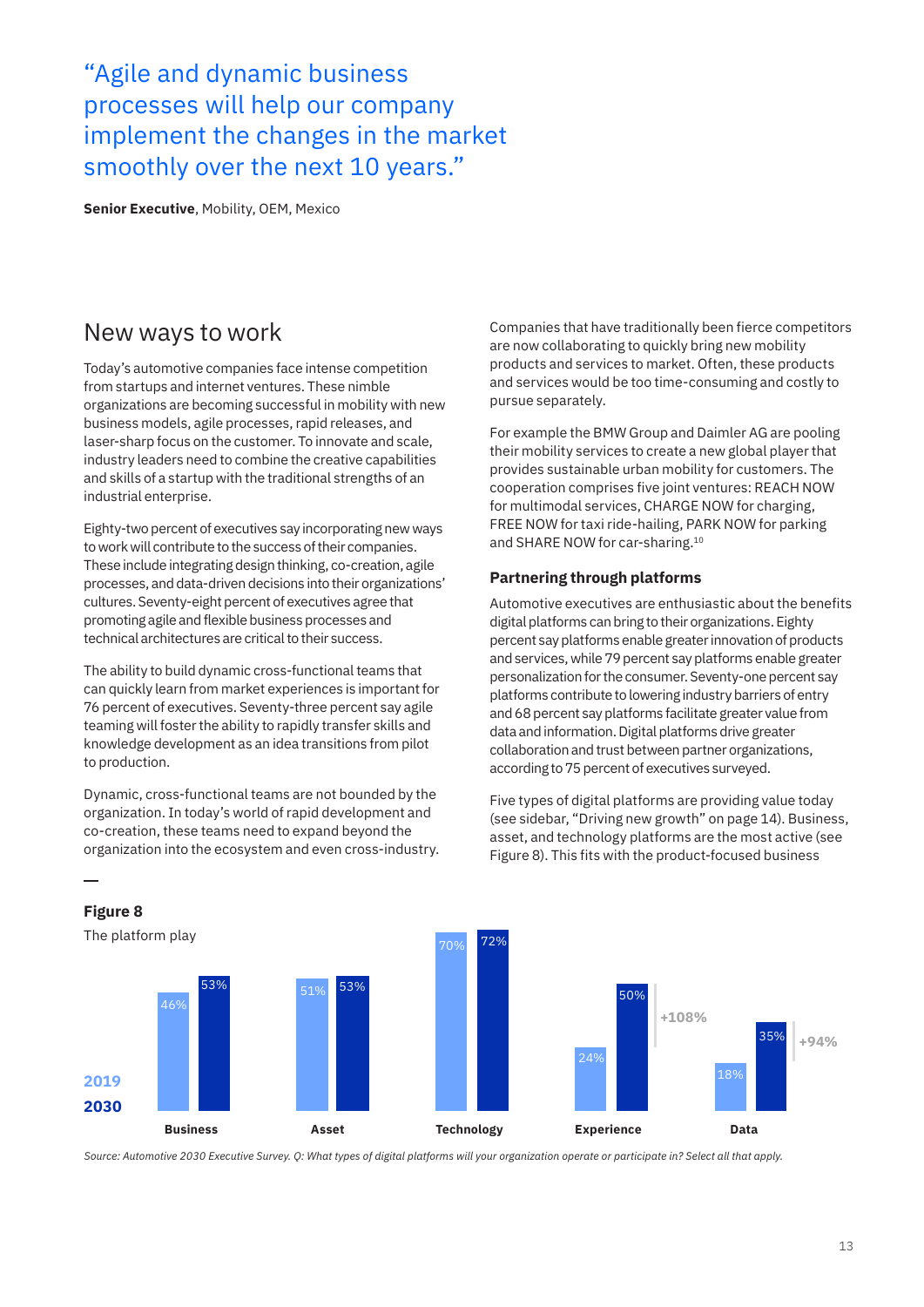"The focus is shifting toward developing platforms that can create high growth opportunities for automakers in the coming years."

**Senior Executive**, Manufacturing, OEM, China

model that the industry currently embraces. Multiple businesses are brought together, collaborating with technology, facilities, and expertise to design, build, sell, and service vehicles.

But as we look toward 2030, we see that experience and data platforms become much more relevant. This supports the shift to a greater digital focus that creates more personalized, seamless experiences with consumers—and takes advantage of the huge amounts of data accessible to automotive companies. One estimate has an autonomous vehicle, driven an average distance, generating up to 4,000 GB of data per day.11

But today, the use of multiple platforms remains relatively immature. Only 15 percent of executives say their organizations are operating or participating in three types of platforms. This is expected to grow to 30 percent in 2030.

Similar to our analytical approach with customers, we also looked at specific digital strategies of automotive businesses to establish three distinct groups (see sidebar, "Digital clusters" on page 15).

A look at the more digitally progressive companies shows 51 percent of Accelerators expect to operate or participate in four to five platforms by 2030, compared to only 24 percent of Cruisers and 10 percent of Laggards. Cruisers and Laggards need to accelerate use of multiple platforms to take advantage of the products, services, and expertise that a greater number of partners in a broader ecosystem can provide.

By 2030, executives in our survey estimate revenue from platforms will be 15 percent of their total. For an industry expected to reach USD 6.7 trillion in total revenues by 2030,<sup>12</sup> this equates to USD 1 trillion coming from digital platforms, a 67 percent increase over today's platform revenue. To accomplish this, industry executives expect to have an annual investment budget of over USD 126 billion by 2030. This is a 38 percent increase in the investment budgets for platforms today.

### Driving new growth with five types of digital platforms

#### **Business platform**

Creates integrated environments that support and enable ecosystems to operate.

#### **Asset platform**

Provides or manages physical assets used for production either within supply chains or networks, or other critical activities within ecosystems.

#### **Technology platform**

Provides technological capabilities that cannot be sourced affordably elsewhere.

#### **Experience platform**

Creates and orchestrates the end-consumer experience.

#### **Data platform**

Provides critical or essential data in the ecosystem.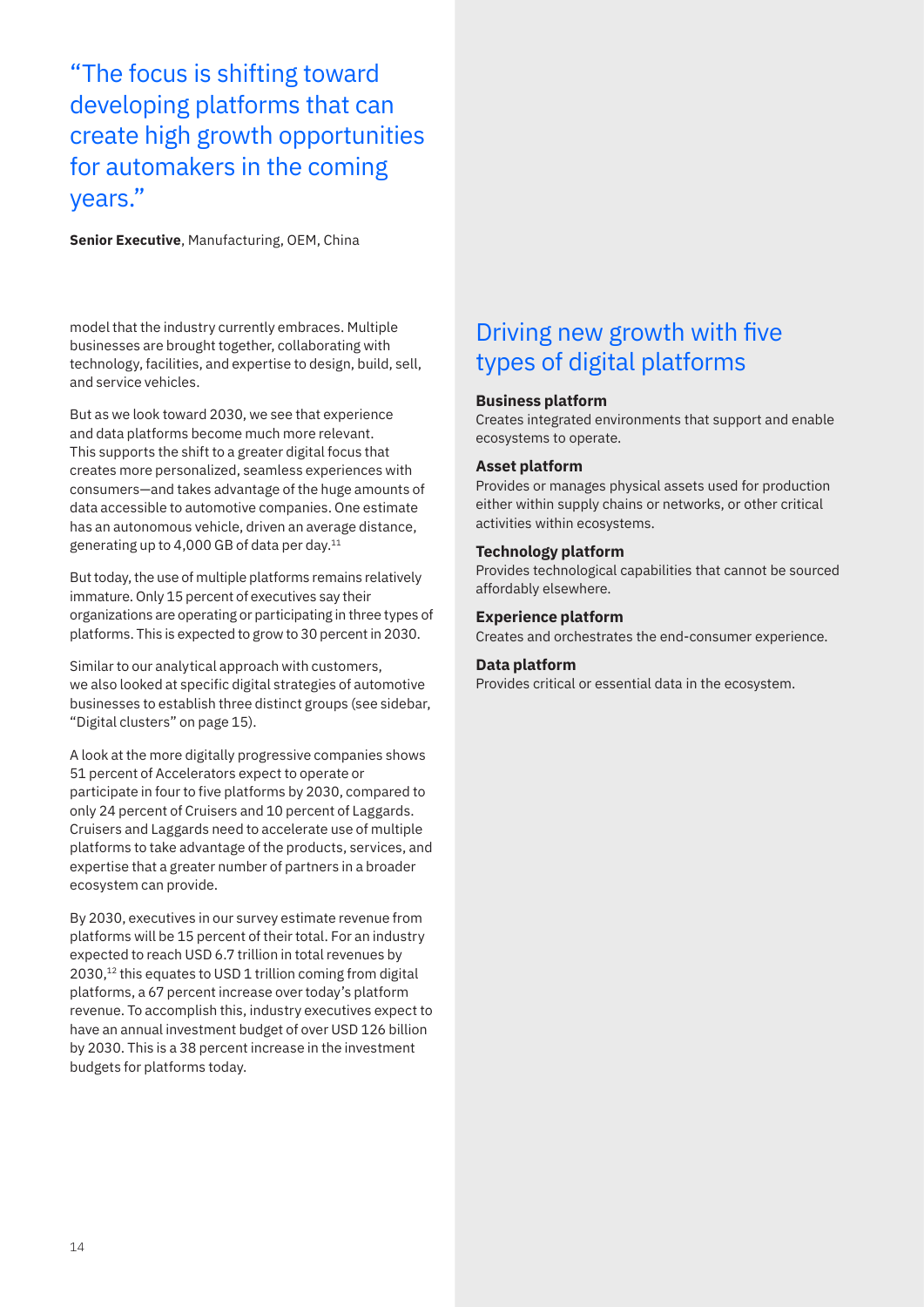### "Data is very crucial and capturing the right data will play a very important role."

**Chief Financial Officer,** OEM, Germany

### Digital clusters

We analyzed the respondents based on the value they see from three areas:

- New business models, including digital platforms as a path to growth
- Innovation as a competitive advantage
- Digital innovation as a strategic advantage and key contributor to organizational success.

| 15%                 | 86% Automotive OEMs |
|---------------------|---------------------|
| <b>Accelerators</b> | 14% Suppliers       |
| 76%                 | 81% Automotive OEMs |
| <b>Cruisers</b>     | 19% Suppliers       |
| 9%                  | 60% Automotive OEMs |
| Laggards            | 40% Suppliers       |

*Source: Automotive 2030 Executive Survey. IBM IBV analysis.*

#### **Data-driven strategies**

Automotive companies are sitting on a treasure trove of data—data generated by their businesses, products, services, customers, and other external sources. The potential uses of this data are tremendous—from greatly improving industry and company practices to personalizing consumers' in-vehicle experiences to creating new mobility options. Eighty-three percent of executives say their organizations understand the strategic value of data.

Automotive executives recognize many opportunities where insights from data could create a strategic advantage. They report some more progressive ways data insights could drive value, including:

- *New experiences*. Creating personalized touchpoints with consumers (cited by 86 percent of executives).
- *New expertise.* Developing opportunities with other industries (cited by 84 percent).
- *New focus.* Defining and testing new business model ideas (82 percent).
- *New ways to work*. Enabling a responsive organization (76 percent).

When asked where their organizations are today in terms of data usefulness, executives indicate they are using data to create value in how they work. Eight-five percent say their organizations access both structured and unstructured data that come from a variety of sources. These sources could include IoT devices in plants, vehicle sensors, and cameras, or dealer technician reports that include handwritten analysis. Eighty percent of executives report the ability to extract and link data from these and many other sources. Seventy-six percent are creating actionable insights from the data they collect.

Also, 74 percent of executives report they are applying AI and other emerging technologies to uncover new insights. These could include identifying undefined or unmet consumer needs and sharing data with business partners to uncover product and service opportunities.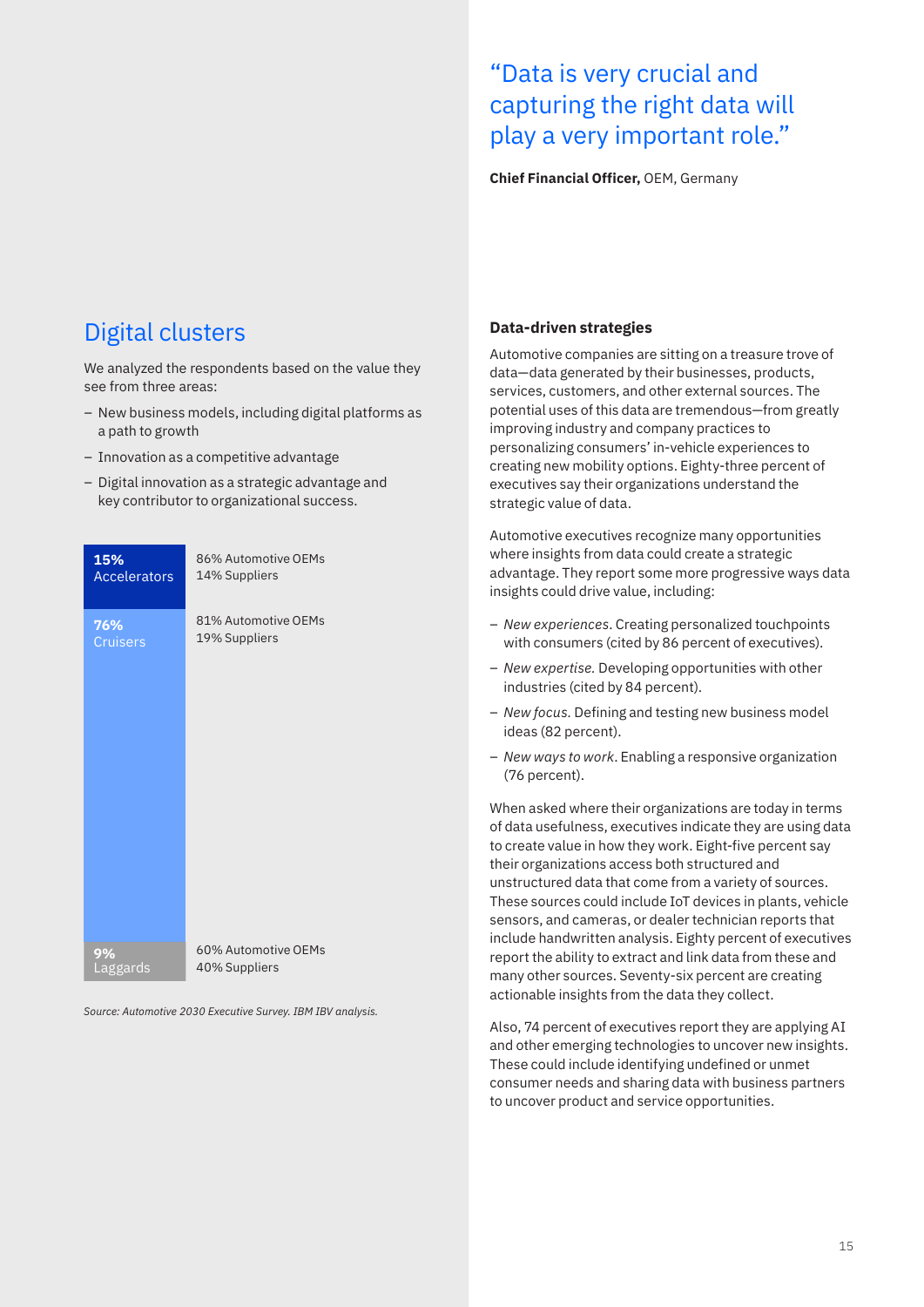### "The digital disruption will affect and play a significant role in the entire automotive industry."

**Senior Executive**, Research and Development, OEM, Germany

The analysis and use of vehicle-specific data will also bring new value to organizations and consumers. Figure 9 illustrates the different ways executives expect vehicle data to contribute to their organizations' value.

As expected, vehicle diagnostics and maintenance top the list. Being able to proactively diagnose and fix issues using insights from data is especially valuable because the cognitive vehicle handles more maintenance situations on its own. Other consumer experience opportunities such as personalization, AI-based insights about occupants, and linkage to lifestyle activities are digital capabilities that can create brand loyalty. New mobility and adjacent industry products and services, along with the ability to sell data, create new income streams for automotive companies and their business partners.

#### **Figure 9**

Data-driven value



*Source: Automotive 2030 Executive Survey. Q: Where will vehicle usage data drive the most value in your organization? Rank 1 to 5. 4/5 responses.*

While 77 percent of executives we surveyed say their organizations are making the most out of the data they collect, the truth is, most companies may not be doing so. One recent prediction is that up to 73 percent of data in an enterprise will go unused for analytics.<sup>13</sup> Yet paradoxically, companies reinvented through digital technologies will be powered by data. Mining data from all business facets, including data that describes how products and services are used and data that customers allow access to, facilitates deep context and insights. These can support new growth for companies and new experiences for both employees and consumers.

#### **Dominance of digital**

Two-thirds of executives agree that OEMs will significantly outsource their vehicle production operations to focus on becoming digital companies.

Digital initiatives are expected to bring high value across the business functions of the organization, with those functions directly impacting the consumer rated the highest. Digitized products and services (74 percent) enable the brand transition from functions and features to experiences. Digitized marketing and sales (66 percent) can allow multiple, seamless touchpoints with consumers during the use of the vehicle, as well as giving marketing and sales executives continuous feedback on what consumers want. New personalized products and services can be offered up in a subscription or pay-as-you-use model.

Sixty percent of executives expect new business models to be enabled through digital initiatives. The ability to integrate the vehicle to other aspects of a consumer's life gives automotive companies the opportunity to explore new business models in industries such as insurance, finance, and health.

On the other end of the spectrum, 57 percent say supply chains will be significantly impacted through the use digital technologies such as sensors, IoT, and AI. The ability to have actionable insights into the movement and condition of material and goods throughout the supply chain allows companies to proactively predict and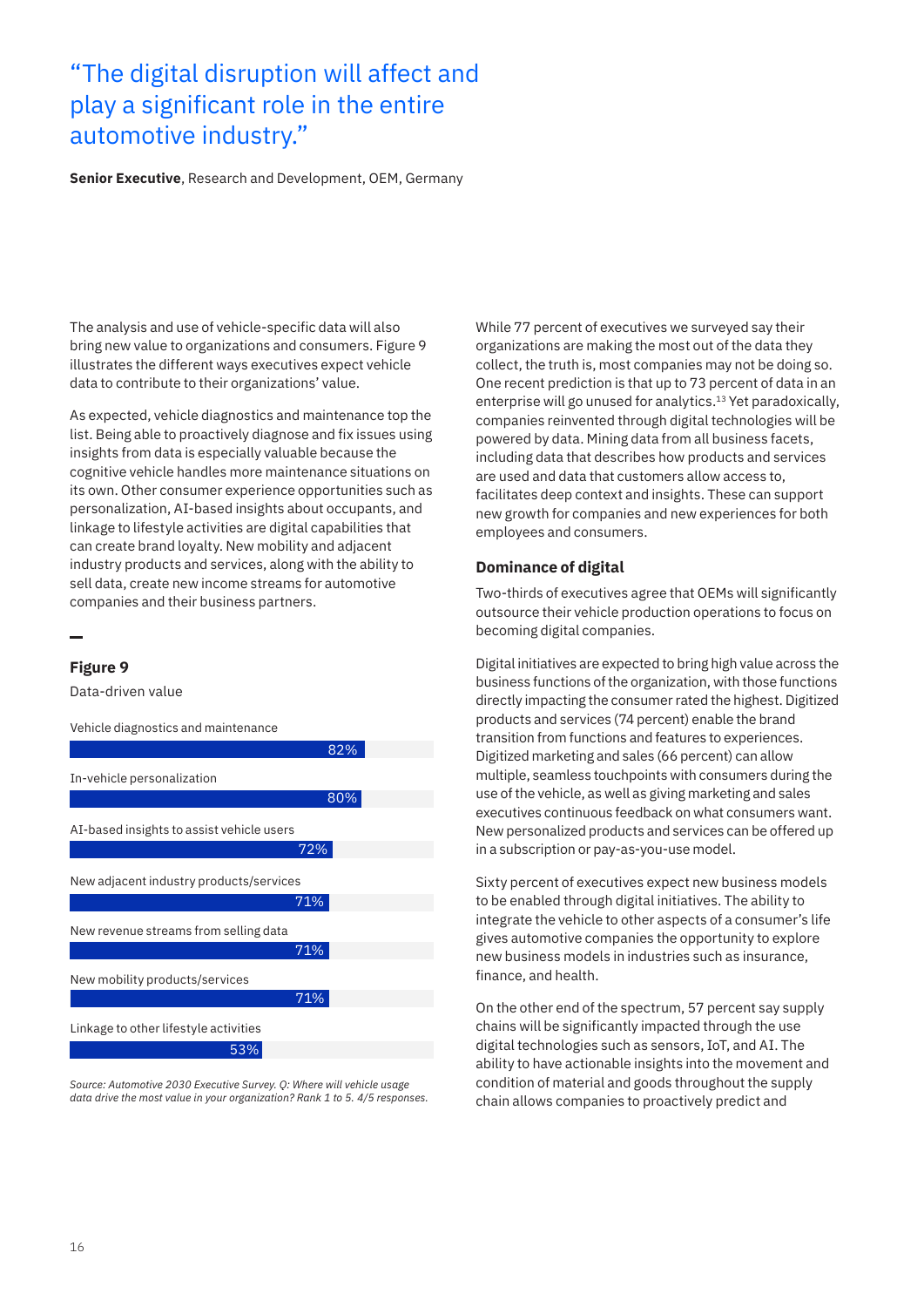respond to issues—instead of reacting after the fact. And technologies such as software-based robotic automation, virtual and augmented reality, and wearables assist workers in finding new ways to improve and optimize the plant floor, according to 49 percent of executives.

When asked how they saw their organizations allocating their investments in digital initiatives over the next 10 years, cloud computing, AI, and IoT are cited as the highest investments (see Figure 10).

Certain technologies are ascending in industry importance. With improvements in printing technologies and materials, 3D printing is expanding beyond just creating prototypes to low-volume production and re-manufacturing. Accessing 5G communications means faster vehicle connectivity, facilitating high-speed video or gaming applications that demand heavy bandwidth. Blockchain is gaining momentum in the industry, helping to provide trust and authenticity within the supply chain. In fact, Ford is using blockchain to help ensure ethical sourcing of cobalt, which is used in lithium-ion batteries for electric cars.14 Even an emerging technology such as quantum computing is expected to see an increase in investment over the next 10 years.

#### **Figure 10**

Divvying up the digital investment portfolio



*Source: Automotive 2030 Executive Survey. Q: Of the total amount of investments planned for the following digital initiatives, what will be applied to each? Assign a percentage to each for a total of 100%.* 

*Note: Technologies are ordered based on the highest to lowest average across 2019, 2025, and 2030.*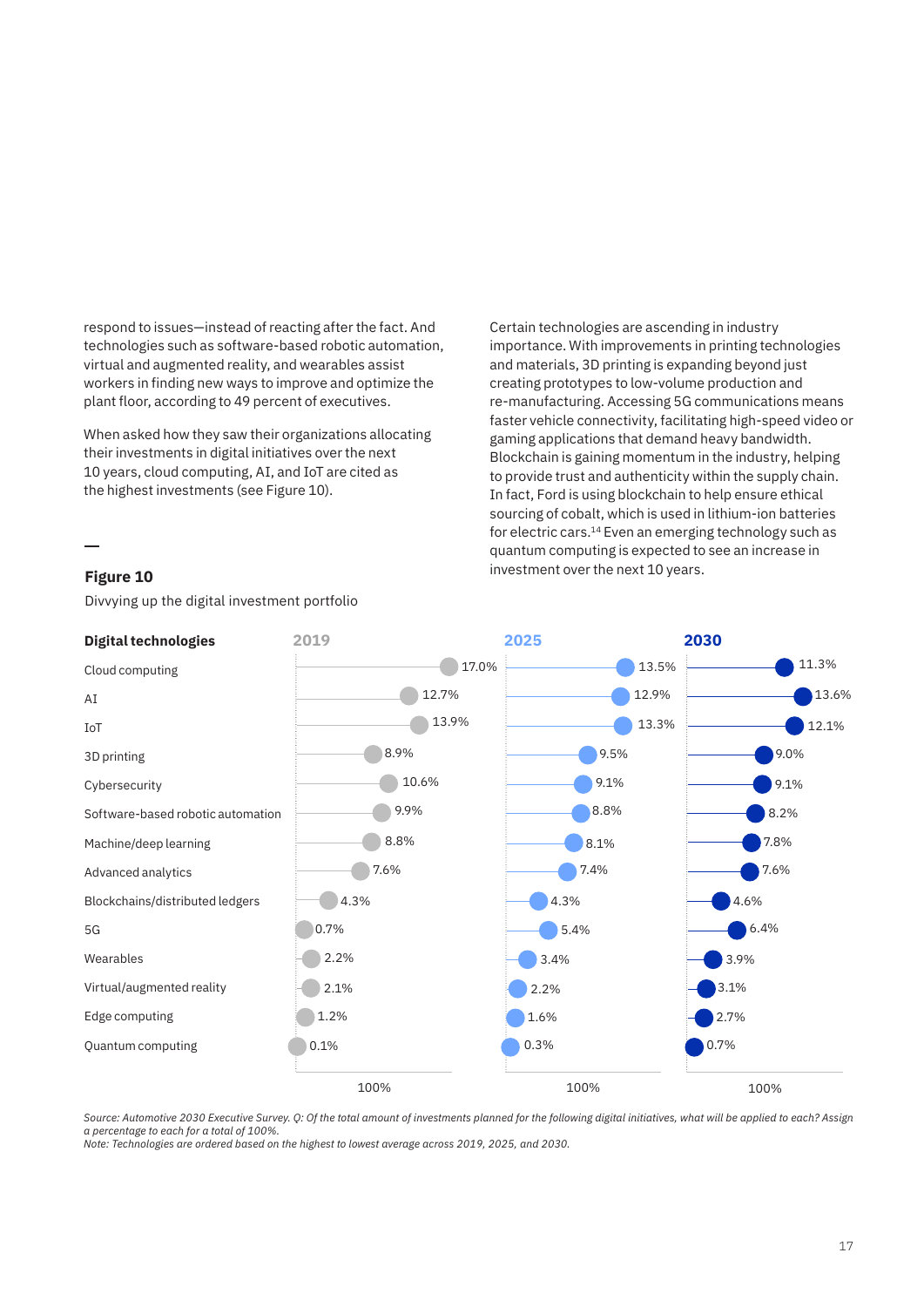### "Major instability in the automotive industry will be created due to lack of skills."

**Senior Executive**, Connected Vehicle, OEM, India

### Expertise becomes the enterprise

With the fast pace of industry change, skills grow obsolete quickly. More recent analysis shows the half-life of skills is now only five years.15 This means the skills learned today are only half as valuable five years from now—and we don't even know what we don't know yet.

The pace at which new jobs are added, especially in the autonomous mobility ecosystem, will have automakers scrambling to fill them. Imagine a "Mobility Traffic Controller" to help navigate autonomous cars in complex scenarios. Or a "Personal Mobility Advisor" who works at a dealership and helps families determine the most appropriate mobility solution for their needs.

Reinventing the digital automotive enterprise requires new skills, and not just skills that help workers do things faster. These new skills enable the workforce to perform the digital tasks that can support—and create—new ways to work.

Companies face a critical decision: which skills to keep in house and which can be provided by outsourcing and partnering. Seventy-two percent of executives report that using digital platforms to match skills and demand would contribute to organizational success.

#### **Reskilling the workforce—repeatedly**

On average, automotive executives estimate 16 percent of the workforce will need to be reskilled by 2030 to meet the digital needs of their organizations. One out of five executives reports that more than a quarter of their workforce are candidates for re-skilling. Three percent of executives report that more than one-third of their workforce will require retraining. These numbers do not consider the five year half-life of skills and the possibility of new jobs, so the final numbers are probably much greater.

For a direct workforce population of over eight million people,<sup>16</sup> this would mean the industry would spend over USD 33 billion throughout the next 10 years to bring their workforce up to digital speed. To achieve this, executives expect their training/reskilling budgets to increase by 31 percent.

From a functional perspective, manufacturing, marketing and sales, and connected vehicle executives report the highest need to reskill. From a location perspective, executives in the US, India, China, and the UK have the highest urgency.

Executives rated automotive "hard" skills such as engineering or software development as most critical to their organizations' success (see Figure 11). These technical skills necessary to design and build a high-quality vehicle have traditionally been essential. But now alternative power, autonomous capabilities, and connectivity are adding to vehicle complexity. Automotive companies don't readily have the related skills at their disposal.

At the same time, automotive process and transformation skills are essential as companies reinvent themselves into highly efficient high tech companies.

Not all skills will be or should be hired directly in house. The strategic value of having the skills on staff, the urgency of the need, and the length of time the skills are needed can dictate which of the multiple strategies companies use to fill skill gaps.

Hiring directly is most preferred, with 83 percent of executives using this approach. Next, 65 percent indicate they would use outsourced resources on a temporary basis. Forty-six percent say their companies would purchase other companies that have the sought-after skills. And finally, 43 percent will outsource the responsibility of the work itself to another company.

#### **The eclectic automotive ecosystem**

When we published our 2008 study, "Automotive 2020: Clarity beyond the chaos," the focus was industry optimization.17 Companies were rushing to sell their vehicles in emerging markets such as China and determining how to globally optimize their product development, manufacturing, and skill-based footprints. Limited natural resources and being "green" were beginning to drive investments into alternative fuel solutions. The connected vehicle was just starting to show potential and the term "personal mobility" was seeing use but not necessarily understood.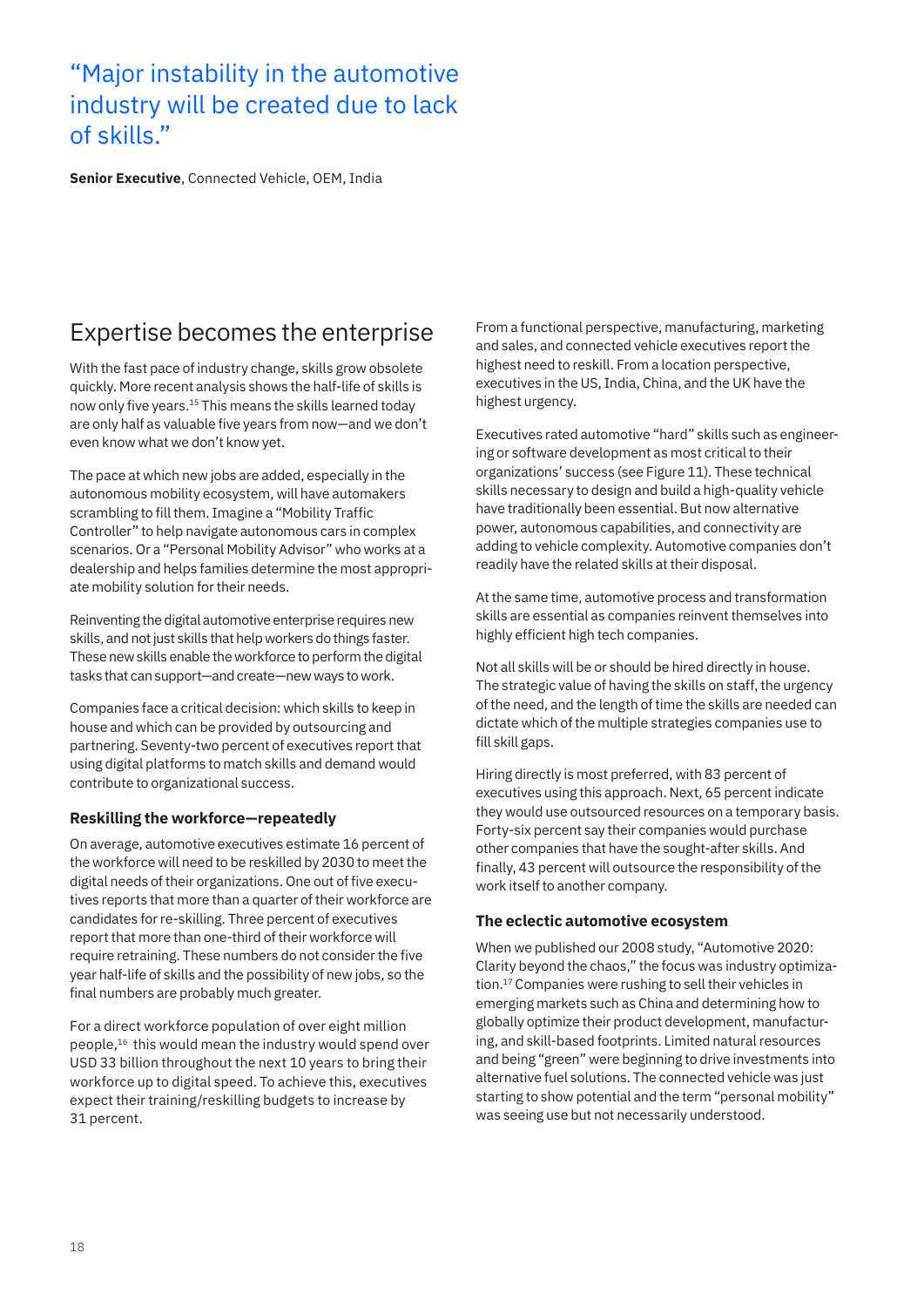**Figure 11**

Skills for success

#### **Workforce skills**

| Automotive technical              | 53%        |
|-----------------------------------|------------|
|                                   | 63%        |
| Innovative/entreprenurial         | 47%        |
|                                   | 62%        |
| Automotive process                | 51%<br>54% |
|                                   | 46%        |
| Quantitative/technical            | 54%        |
|                                   | 64%        |
| Critical thinking/problem solving | 53%        |
| <b>Business transformation</b>    | 43%<br>50% |
| Software engineering              | 42%<br>37% |
| Collaboration                     | 47%<br>33% |
| Leadership                        | 38%<br>33% |
| Global                            | 21%<br>30% |
| Communication                     | 33%<br>29% |
| Diversity                         | 24%<br>21% |
|                                   |            |
| Hard skills                       | 2019       |
| Soft skills                       | 2030       |

*Source: Automotive 2030 Executive Survey. Q: What workforce skills are/will be critical to your organization's success? Select 6.*

In 2015, when we introduced our next study, "Automotive 2025: Industry without borders," digital disruption was in full swing.18 The invasion of nontraditional companies was offering new ways for people to move around. Consumers were rethinking even owning a car, and automotive companies were scrambling to figure out where they fit in the mobility ecosystem. Consumers were calling the shots now and demanding experiences over functions and features.

For this 2019 study, digital is dominant, consumers are king, and automotive companies realize the need to reinvent themselves as high tech companies within a vibrant ecosystem to stay relevant. Autonomous, connected, electrified, and shared is the mantra for the future. The automotive industry ecosystem is expected to be a mixture of technical, agile, high performance companies from multiple industries, each bringing their own specialization and value to the mix.

The 1,500 executives we surveyed reveal some interesting—even paradoxical—observations:

- 64 percent say significant consolidation will occur in the industry due to the expected decrease in personal ownership sales.
- 75 percent expect the value of dealers to diminish and that the number of dealers will be greatly reduced.
- At the same time, 75 percent agree that dealers will expand their value by developing new services to support mobility.
- 39 percent say an automotive company will purchase a technology giant (for example, Amazon or Google) for their digital expertise.
- At the same time, 43 percent expect a digital giant to purchase an automotive company for their automotive expertise.

Will these predictions manifest themselves? Time will tell, but they are something to ponder in the meantime.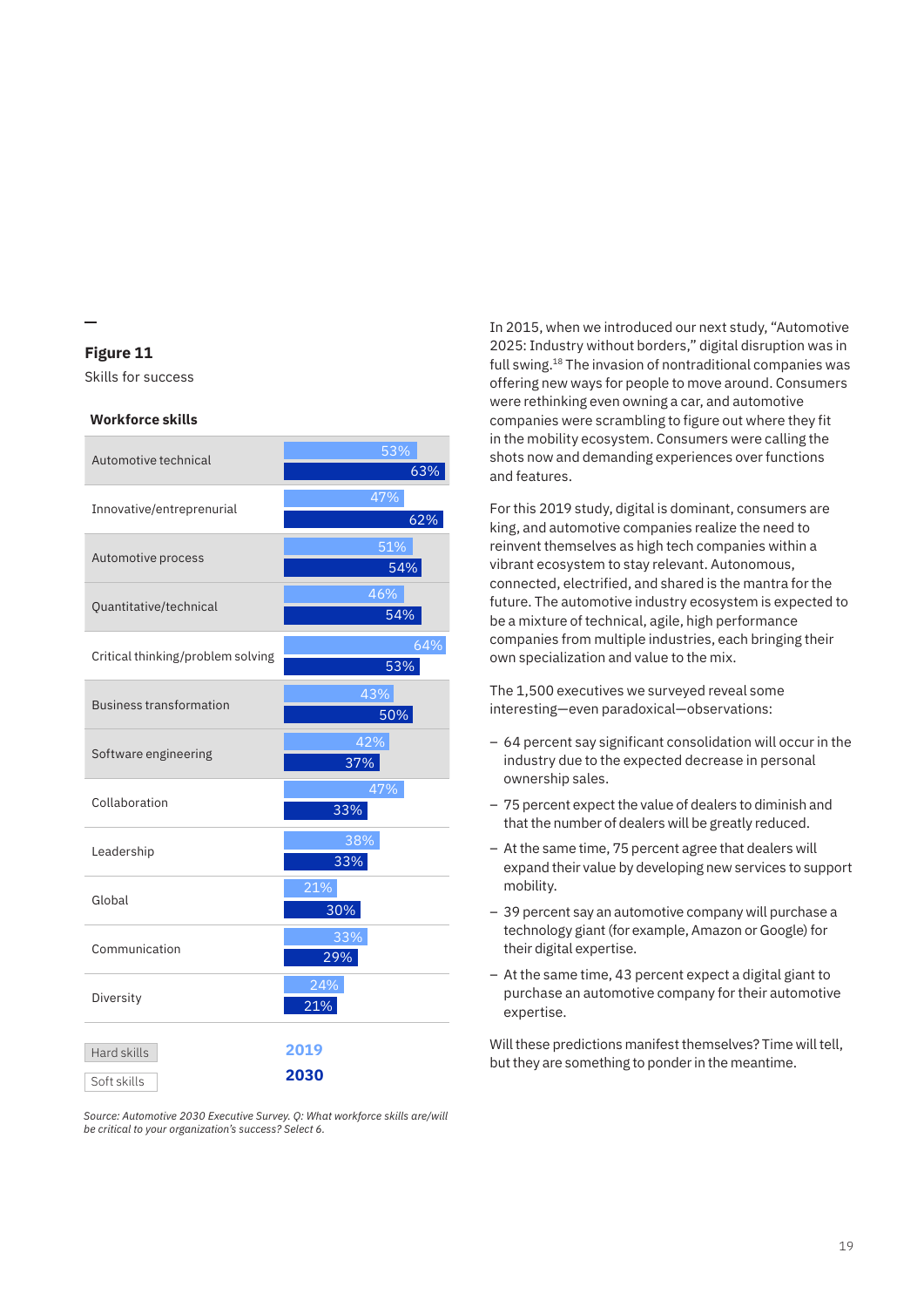### Recommendations

The industry is once again at an inflection point, but this differs from prior crossroads. Previously, the driving factor for change came from the business itself. Expansion to new markets, optimization of global footprints, and sustainable operations caused automotive companies to develop new strategies, products and services, and skills to succeed. The fundamental single ownership business model stayed the same.

Now, digital technologies and consumer expectations are having a profound impact on all aspects of the business. Even the core business model, one that has sustained the industry for over a century, is under attack. To add to the confusion, an industry that was once closed to others is now open to any entrepreneurial venture that can provide a mobility experience of value to consumers.

Automotive companies have a decision to make. They can seize the opportunity to reinvent their organizations through digital technology—unleashing new experiences, new focus, new ways to work, and new workforce skills. Or they can continue down their current path, running down the clock and risking obsolescence.

We recommend executives take the following actions:

#### **1. Create loyal customers with personalized experiences that "stick."**

- Align digital vehicle profiles with consumer digital profiles to deliver consistency and cross-brand stickiness.
- Use cognitive capabilities to combine personal information with vehicle usage and environmental information to learn, predict, and optimize the consumer experience.
- Integrate with other aspects of the consumer's life to create a brand experience that transcends beyond the vehicle.
- Instill a sense of consumer confidence and trust through unparalleled data security and privacy.

#### **2. Innovate don't isolate—build platforms to promote purposeful collaboration.**

- Identify what is strategically core to the business. But also embrace collaboration by crafting a value proposition for platform-derived ecosystems.
- Leverage deep expertise, open workflows, and data synergies to seize the expansion potential within that ecosystem.
- Create "fast and frictionless" entry points for platform participants so they can quickly add value.

#### **3. Get agile and change fast.**

- Implement design thinking, co-creating, and agile processes, together with the customer, for rapid idea creation and testing.
- Define and test specific minimum viable products (MVPs). Conduct rapid proofs of value (POVs) using an agile approach. Select successful POVs and scale to the enterprise.
- Use automated processes and self-learning, self-correcting workflows to deepen customer relationships and change the nature of work for employees.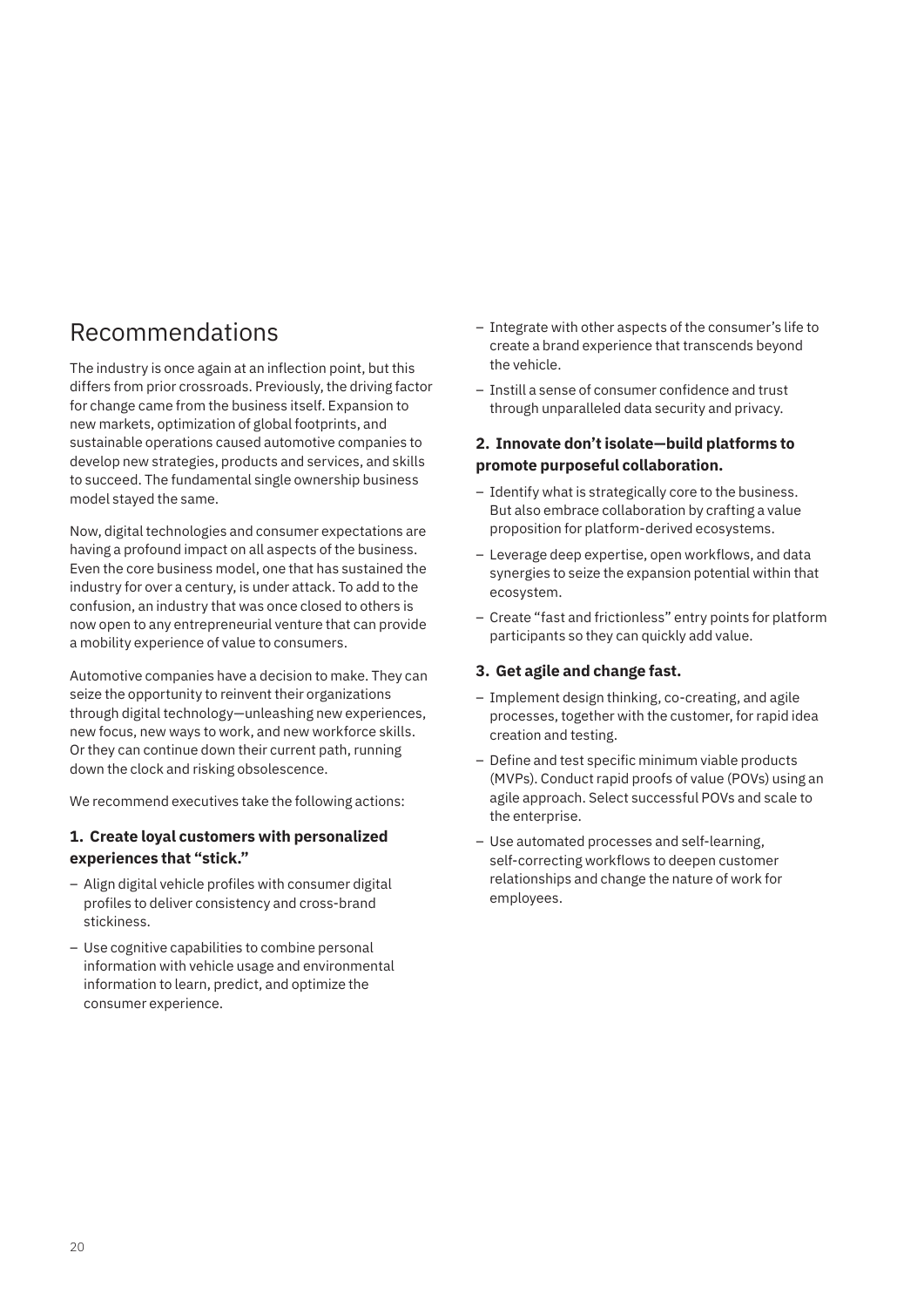#### **4. Exploit and share data.**

- Continuously uncover new data sources from all facets of the business, the vehicles, mobility services, and customers to gain new insights and opportunities.
- Use AI technologies to curate and enrich data that "thinks" and "acts" to meet specific business needs. Remember, one view of the data does not fit all.
- Relentlessly share data and insights within your enterprise and across your ecosystem to co-create new business models and revenue streams.

#### **5. Boost brain power and skillsets with AI-driven educational ecosystems.**

- Implement skills identification initiatives to uncover new expertise requirements.
- Create a learning platform ecosystem to allow all types of content, functions, and multiple parties to connect and interact. Add content to the learning platform at speed and scale, and dynamically personalize learning for every employee.
- Reimagine the learning function powered by AI. Use artificial intelligence to create human intelligence.
- Discover insights in your data to predict the critical skills of your business and drive new content creation.

### Are you ready for the digital automotive future?

- How will you provide exceptional, personalized in-vehicle experiences that create brand loyalty in an autonomous, mobility-as-a-service environment?
- By what metrics will you determine your organization's desired platform participation level—participant, owner, or both? How will you set expectations accordingly?
- How can you create a nimble organization that competes with new mobility startups and internet ventures? What is your roadmap for integrating design thinking, co-creation, agile processes, and rapid releases?
- What is your plan to establish a data-driven culture? Remember, this includes a willingness to infuse insights into virtually every action, interaction, and decision.
- What is your strategy to continuously re-skill your organization to take advantage of digital technologies that power new ways to work? How will you leverage business partners and other channels to fill skill gaps?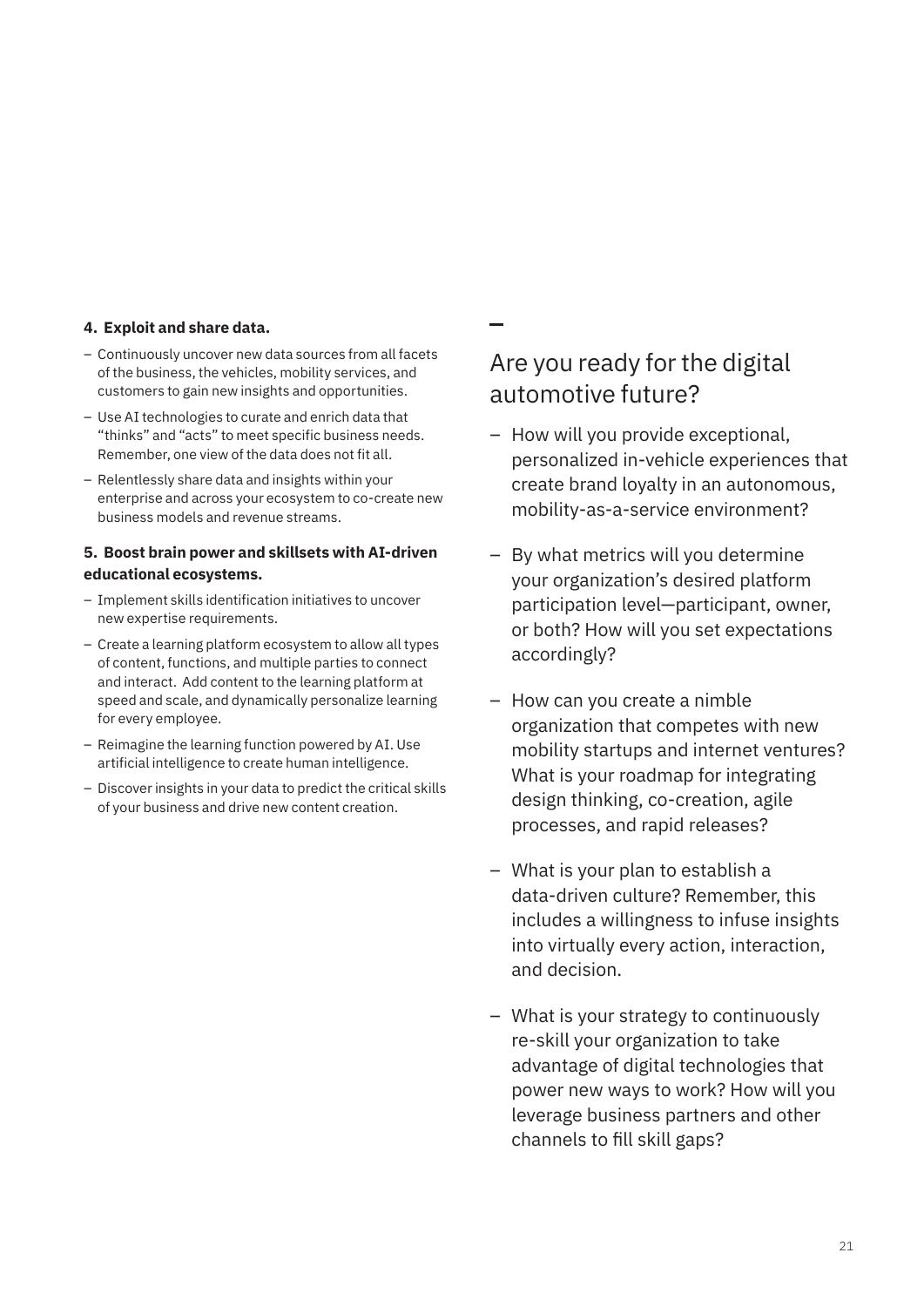### Methodology

#### **Automotive 2030 Executive Survey**

In collaboration with Oxford Economics, the IBV surveyed 1,500 automotive industry executives equally distributed across 11 countries. The objective was to better understand their vision of reinvention—a reinvention their organizations need to make in the next 10 years to be relevant in the world of future mobility. These individuals included C-suite officers (CEOs, CIOs, CFOs, CMOs, COOs, CHROs, and others) as well as managing directors, executive VPs, senior VPs, VPs, and directors.



13% 13%

#### **11 countries**

- 
- **United Kingdom**
- 
- 

#### **8 functions**

- **Information technology**
- Connected vehicle/ mobility/digital services
- Marketing sales **Supply chain/logistics**
- **Manufacturing**
- **Research/engineering**
- **Strategy/innovation**

#### **Automotive 2030 Consumer Survey**

In collaboration with Survey Monkey, the IBV surveyed 11,566 consumers across 8 countries to better understand their digital mobility interests. These interests include the cognitive capabilities of the car, digital mobility services, and various transportation modes such as e-hailing and ride sharing. We also explored the importance of the brand in on-demand, autonomous e-hailing services.

Urban respondents were from Brazil (Sao Paulo, Rio de Janeiro, Brasilia); China (Beijing, Shanghai, Chongqing, Chengdu); Germany (Berlin, Hamburg, Munich); India (Delhi, Mumbai, Bangalore); Japan (Tokyo, Osaka, Fukuoka, Nagoya); South Korea (Seoul, Busan, Incheon); the UK (London, Birmingham, Leeds); and the USA (New York City, Los Angeles, Dallas, Phoenix). Rural respondents were from urban centers with populations less than 15,000 people.



#### **Urban/rural**

#### 65% 35% Urban Rural **Gender**

### 149% and the second state of  $\sim$  50%

| Male | Female | Undeclared |
|------|--------|------------|
| Age  |        |            |

| 16%   | 27%   | $ 20\%$ | 23%   | 14% |
|-------|-------|---------|-------|-----|
| 18-24 | 25-34 | 35-44   | 45-60 | 61+ |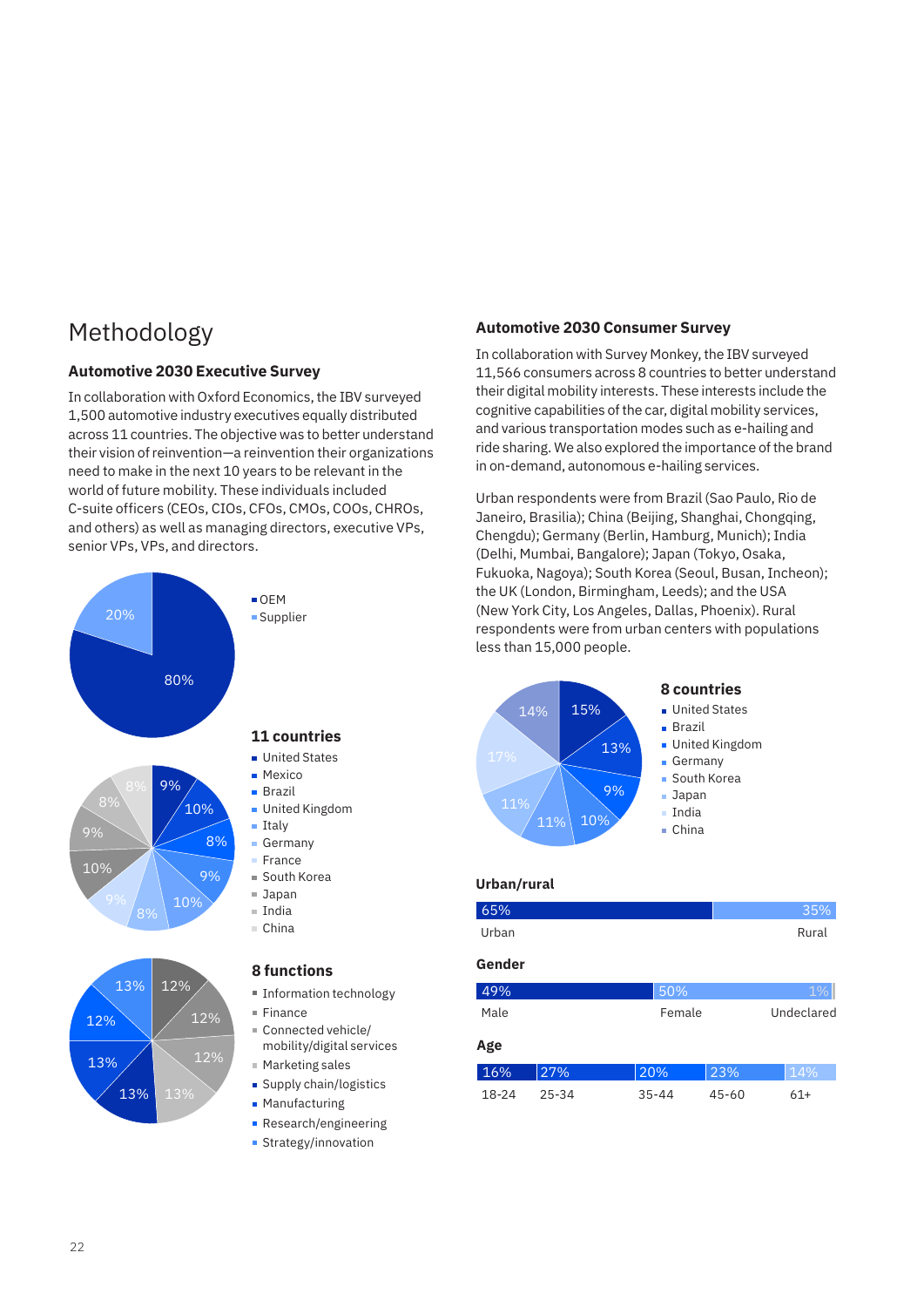## About the authors



#### **Daniel Knoedler**

[KNOEDLER@de.ibm.com](mailto:KNOEDLER%40de.ibm.com?subject=) [linkedin.com/in/](https://de.linkedin.com/in/daniel-knoedler-b91860170) [daniel-knoedler-b91860170](https://de.linkedin.com/in/daniel-knoedler-b91860170)

Daniel Knoedler is the Director of Global Sales in IBM's Automotive, Aerospace, and Defense organization. Daniel has a broad industry and services background and has been working with IBM for 20 years. In his IBM career, Daniel has worked with globally operating automotive and aerospace clients throughout Europe, Asia Pacific, and North and South America.



#### **Dirk Wollschlaeger**

[dirk.wollschlaeger@de.ibm.com](mailto:dirk.wollschlaeger%40de.ibm.com?subject=) [linkedin.com/in/](http://www.linkedin.com/in/dirk-wollschlaeger-a91392/) [dirk-wollschlaeger-a91392/](http://www.linkedin.com/in/dirk-wollschlaeger-a91392/)

Dirk Wollschlaeger is the General Manager for the Global Automotive, Aerospace, and Defense industries at IBM. He has more than 25 years of professional experience. Dirk is working with all major automotive OEMs and suppliers, helping them transform their businesses.



#### **Ben Stanley**

[ben.stanley@us.ibm.com](mailto:ben.stanley%40us.ibm.com?subject=) [linkedin.com/in/benjamintstanley](http://www.linkedin.com/in/benjamintstanley)

Ben Stanley is the Automotive Research Leader for the IBM Institute for Business Value. He is responsible for developing thought leadership content and strategic business insights for the IBM Automotive industry practice. Ben has over 40 years of automotive experience and has worked with major automotive clients around the world in business strategy and business model innovation.

## Related reports

Halmos, György and Jayne Golding. "Securing privacy for the future of connected cars." IBM Institute for Business Value. April 2019.<https://ibm.co/car-privacy>

Beckmannshagen, Philipp, Alexander Ruhland, Stefan Schumacher, and Ilker Uzkan. "Opening the garage door–Innovate like a startup; scale like an enterprise." IBM Institute for Business Value. June 2018. [ibm.biz/garagefactory](http://www.ibm.biz/garagefactory)

Stanley, Ben and Anthony Marshall. "Driving digital destiny—Digital Reinvention® in automotive." IBM Institute for Business Value. September 2017. [ibm.biz/drautomotive](http://www.ibm.biz/drautomotive)

Stanley, Ben and Binoy Damodaran. "The cognitive effect on automotive—Unleashing exceptional experiences from an abundance of data." IBM Institute for Business Value. September 2017. [ibm.biz/cognitiveauto](http://www.ibm.biz/cognitiveauto)

## How IBM can help

Automotive companies need to manage disparate sources of data across the enterprise and ecosystem in a highly secure way. Using such data, IBM helps automotive executives provide new services that the connected consumer needs and expects from the vehicle experience. Our deep global automotive expertise and innovative technologies such as Watson for analytic capabilities can meet OEM and supplier needs to help enable higher brand loyalty and customer satisfaction. Please visit [ibm.com/](http://www.ibm.com/industries/automotive) [industries/automotive.](http://www.ibm.com/industries/automotive)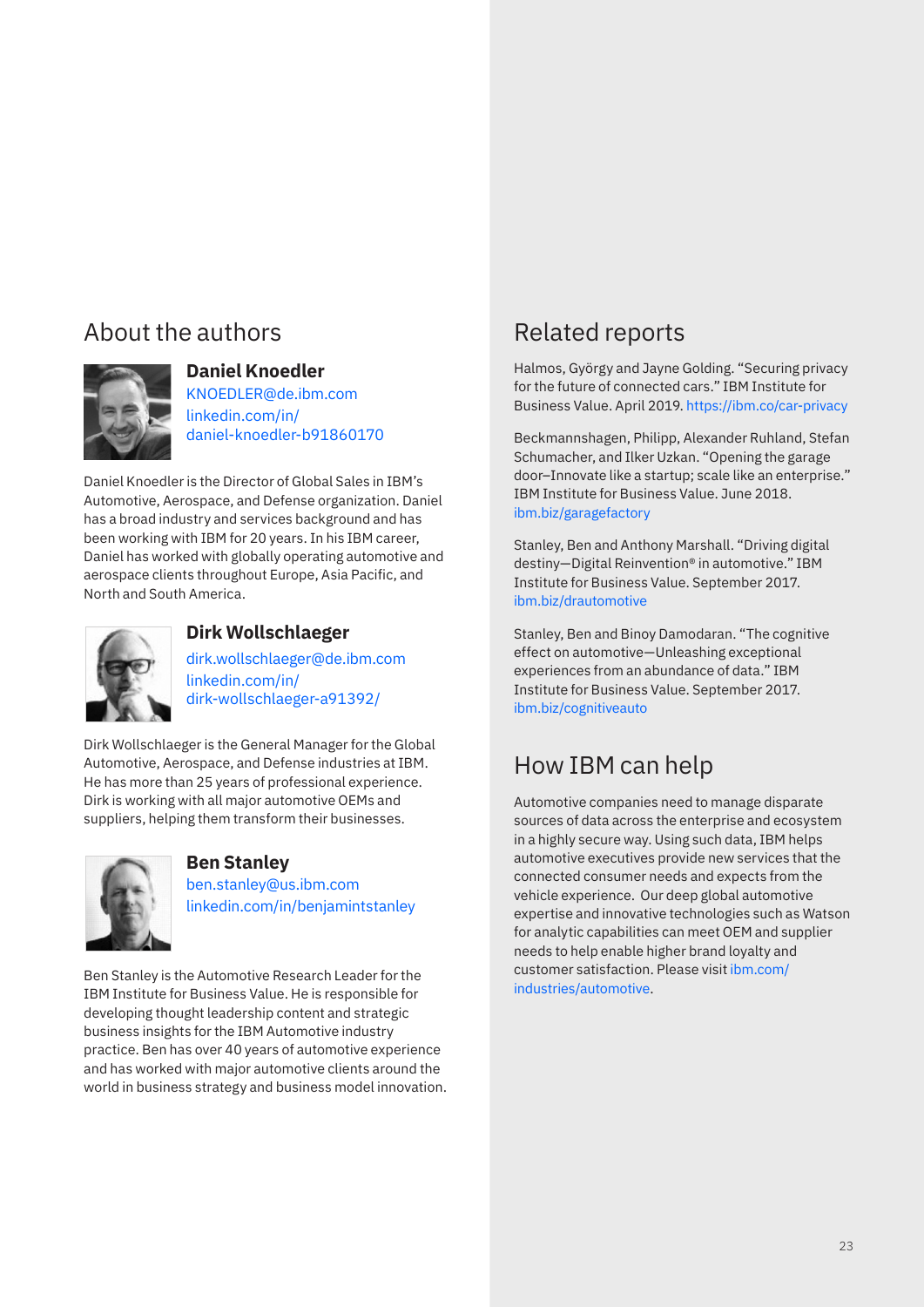### For more information

To learn more about this IBM Institute for Business Value study, please contact us at [iibv@us.ibm.com.](mailto:iibv%40us.ibm.com?subject=) Follow [@IBMIBV](https://twitter.com/IBMIBV) on Twitter, and for a full catalog of our research or to subscribe to our monthly newsletter, visit: **[ibm.com](http://www.ibm.com/ibv)**/iibv.

Access IBM Institute for Business Value executive reports on your mobile device by downloading the free "IBM IBV" apps for phone or tablet from your app store.

### The right partner for a changing world

At IBM, we collaborate with our clients, bringing together business insight, advanced research and technology to give them a distinct advantage in today's rapidly changing environment.

## IBM Institute for Business Value

The IBM Institute for Business Value (IBV), part of IBM Services, develops fact-based, strategic insights for senior business executives on critical public and private sector issues.

## About Research Insights

Research Insights are fact-based strategic insights for business executives on critical public and private sector issues. They are based on findings from analysis of our own primary research studies. For more information, contact the IBM Institute for Business Value at [iibv@us.ibm.com.](mailto:iibv%40us.ibm.com?subject=)

### Notes and sources

- 1 Heslop, Brent. "By 2030, Each Person Will Own 15 Connected Devices—Here's What That Means for Your Business and Content." Martech Advisor. March 4, 2019. [https://www.martechadvisor.com/articles/iot/](https://www.martechadvisor.com/articles/iot/by-2030-each-person-will-own-15-connected-devices-heres-what-that-means-for-your-business-and-content/) [by-2030-each-person-will-own-15-connected-devices](https://www.martechadvisor.com/articles/iot/by-2030-each-person-will-own-15-connected-devices-heres-what-that-means-for-your-business-and-content/)[heres-what-that-means-for-your-business-and-content/](https://www.martechadvisor.com/articles/iot/by-2030-each-person-will-own-15-connected-devices-heres-what-that-means-for-your-business-and-content/)
- 2 "Automotive revolution—perspective towards 2030: How the convergence of disruptive technology-driven trends could transform the auto industry." McKinsey & Company. January 2016. [https://www.mckinsey.com/~/media/mckinsey/](https://www.mckinsey.com/~/media/mckinsey/industries/high%20tech/our%20insights/disruptive%20trends%20that%20will%20transform%20the%20auto%20industry/auto%202030%20report%20jan%202016.ashx) [industries/high%20tech/our%20insights/disruptive%20](https://www.mckinsey.com/~/media/mckinsey/industries/high%20tech/our%20insights/disruptive%20trends%20that%20will%20transform%20the%20auto%20industry/auto%202030%20report%20jan%202016.ashx) [trends%20that%20will%20transform%20the%20auto%20](https://www.mckinsey.com/~/media/mckinsey/industries/high%20tech/our%20insights/disruptive%20trends%20that%20will%20transform%20the%20auto%20industry/auto%202030%20report%20jan%202016.ashx) [industry/auto%202030%20report%20jan%202016.ashx](https://www.mckinsey.com/~/media/mckinsey/industries/high%20tech/our%20insights/disruptive%20trends%20that%20will%20transform%20the%20auto%20industry/auto%202030%20report%20jan%202016.ashx)
- 3 "VW CEO expects software to make up 90 percent of auto industry innovation." Reuters. Auto.com. From The Economic Times. March 13, 2019. [https://auto.economictimes.](https://auto.economictimes.indiatimes.com/news/industry/vw-ceo-expects-software-to-make-up-90-percent-of-auto-industry-innovation/68384527) [indiatimes.com/news/industry/vw-ceo-expects-software-to](https://auto.economictimes.indiatimes.com/news/industry/vw-ceo-expects-software-to-make-up-90-percent-of-auto-industry-innovation/68384527)[make-up-90-percent-of-auto-industry-innovation/68384527](https://auto.economictimes.indiatimes.com/news/industry/vw-ceo-expects-software-to-make-up-90-percent-of-auto-industry-innovation/68384527)
- 4 "Shared Mobility on the Road of the Future." Morgan Stanley. June 15, 2016. [https://www.morganstanley.com/ideas/](https://www.morganstanley.com/ideas/car-of-future-is-autonomous-electric-shared-mobility) [car-of-future-is-autonomous-electric-shared-mobility](https://www.morganstanley.com/ideas/car-of-future-is-autonomous-electric-shared-mobility)
- 5 Kim, W., V. Anorve, and B.C. Tefft. "American Driving Survey, 2014—2017." AAA Foundation for Traffic Safety. (Research Brief). Washington, D.C.: AAA Foundation for Traffic Safety. [https://aaafoundation.org/wp-content/](https://aaafoundation.org/wp-content/uploads/2019/02/18-0783_AAAFTS-ADS-Brief_r8.pdf) [uploads/2019/02/18-0783\\_AAAFTS-ADS-Brief\\_r8.pdf](https://aaafoundation.org/wp-content/uploads/2019/02/18-0783_AAAFTS-ADS-Brief_r8.pdf)
- 6 Arbib, James and Tony Seba. "Rethinking transportation 2020-2030: The Disruption of Transportation and the Collapse of the Internal-Combustion Vehicle and Oil Industries." A RethinkX Sector Disruption Report. May 2017. [https://www.wsdot.wa.gov/publications/fulltext/ProjectDev/](https://www.wsdot.wa.gov/publications/fulltext/ProjectDev/PSEProgram/Disruption-of-Transportation.pdf) [PSEProgram/Disruption-of-Transportation.pdf](https://www.wsdot.wa.gov/publications/fulltext/ProjectDev/PSEProgram/Disruption-of-Transportation.pdf)
- 7 Saberi, Behzad. "The role of the automobile industry in the economy of developed countries." International Robotics & Automation Journal. May 17, 2018. [https://medcraveonline.](https://medcraveonline.com/IRATJ/IRATJ-04-00119.pdf) [com/IRATJ/IRATJ-04-00119.pdf](https://medcraveonline.com/IRATJ/IRATJ-04-00119.pdf)
- 8 "Automotive revolution—perspective towards 2030: How the convergence of disruptive technology-driven trends could transform the auto industry." McKinsey & Company. January 2016. [https://www.mckinsey.com/~/media/mckinsey/](https://www.mckinsey.com/~/media/mckinsey/industries/high%20tech/our%20insights/disruptive%20trends%20that%20will%20transform%20the%20auto%20industry/auto%202030%20report%20jan%202016.ashx) [industries/high%20tech/our%20insights/disruptive%20](https://www.mckinsey.com/~/media/mckinsey/industries/high%20tech/our%20insights/disruptive%20trends%20that%20will%20transform%20the%20auto%20industry/auto%202030%20report%20jan%202016.ashx) [trends%20that%20will%20transform%20the%20auto%20](https://www.mckinsey.com/~/media/mckinsey/industries/high%20tech/our%20insights/disruptive%20trends%20that%20will%20transform%20the%20auto%20industry/auto%202030%20report%20jan%202016.ashx) [industry/auto%202030%20report%20jan%202016.ashx](https://www.mckinsey.com/~/media/mckinsey/industries/high%20tech/our%20insights/disruptive%20trends%20that%20will%20transform%20the%20auto%20industry/auto%202030%20report%20jan%202016.ashx)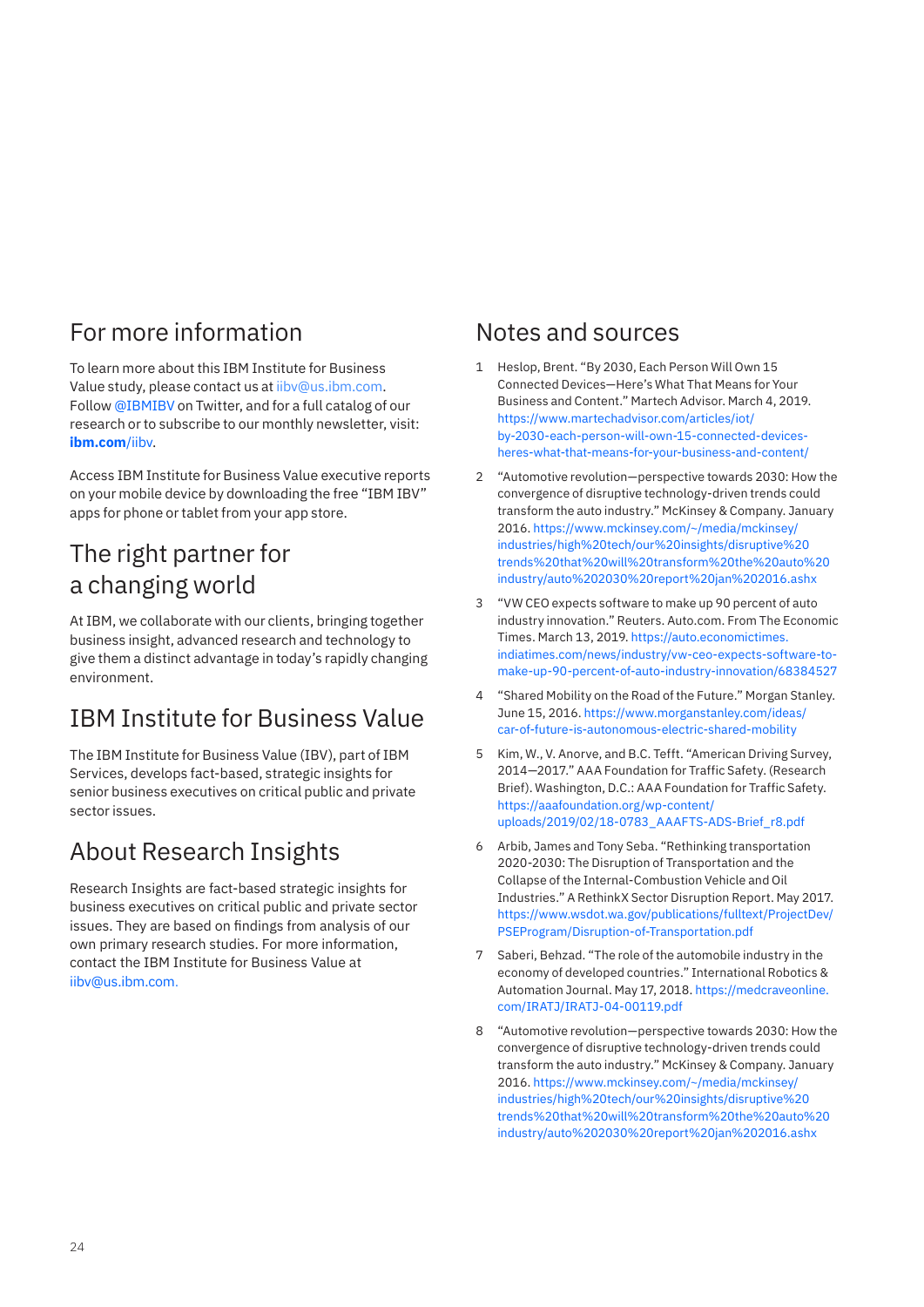- 9 DiChristopher, Tom. "Electric vehicles will grow from 3 million to 125 million by 2030, International Energy Agency forecasts." CNBC.com. May 30, 2018. [https://www.cnbc.](https://www.cnbc.com/2018/05/30/electric-vehicles-will-grow-from-3-million-to-125-million-by-2030-iea.html) [com/2018/05/30/electric-vehicles-will-grow-from-3-million](https://www.cnbc.com/2018/05/30/electric-vehicles-will-grow-from-3-million-to-125-million-by-2030-iea.html)[to-125-million-by-2030-iea.html](https://www.cnbc.com/2018/05/30/electric-vehicles-will-grow-from-3-million-to-125-million-by-2030-iea.html)
- 10 "BMW Group and Daimler AG combine mobility services." Daimler.com. Accessed August 8, 2019. [https://www.](https://www.daimler.com/company/bmw-and-daimler.html) [daimler.com/company/bmw-and-daimler.html](https://www.daimler.com/company/bmw-and-daimler.html)
- 11 Nelson, Patrick. "Just one autonomous car will use 4,000 GB of data/day." Network World. December 7, 2016. [https://www.](https://www.networkworld.com/article/3147892/one-autonomous-car-will-use-4000-gb-of-dataday.html) [networkworld.com/article/3147892/one-autonomous-car](https://www.networkworld.com/article/3147892/one-autonomous-car-will-use-4000-gb-of-dataday.html)[will-use-4000-gb-of-dataday.html](https://www.networkworld.com/article/3147892/one-autonomous-car-will-use-4000-gb-of-dataday.html)
- 12 "Automotive revolution—perspective towards 2030: How the convergence of disruptive technology-driven trends could transform the auto industry." McKinsey & Company. January 2016. [https://www.mckinsey.com/~/media/mckinsey/](https://www.mckinsey.com/~/media/mckinsey/industries/high%20tech/our%20insights/disruptive%20trends%20that%20will%20transform%20the%20auto%20industry/auto%202030%20report%20jan%202016.ashx) [industries/high%20tech/our%20insights/disruptive%20](https://www.mckinsey.com/~/media/mckinsey/industries/high%20tech/our%20insights/disruptive%20trends%20that%20will%20transform%20the%20auto%20industry/auto%202030%20report%20jan%202016.ashx) [trends%20that%20will%20transform%20the%20auto%20](https://www.mckinsey.com/~/media/mckinsey/industries/high%20tech/our%20insights/disruptive%20trends%20that%20will%20transform%20the%20auto%20industry/auto%202030%20report%20jan%202016.ashx) [industry/auto%202030%20report%20jan%202016.ashx](https://www.mckinsey.com/~/media/mckinsey/industries/high%20tech/our%20insights/disruptive%20trends%20that%20will%20transform%20the%20auto%20industry/auto%202030%20report%20jan%202016.ashx)
- 13 Gualtieri, Mike. "Hadoop Is Data's Darling For A Reason." Forrester. January 21, 2016. [https://go.forrester.com/blogs/](https://go.forrester.com/blogs/hadoop-is-datas-darling-for-a-reason/) [hadoop-is-datas-darling-for-a-reason/](https://go.forrester.com/blogs/hadoop-is-datas-darling-for-a-reason/)
- 14 Wolfson, Rachel. "Ford Motor Company Launches Blockchain Pilot On IBM Platform To Ensure Ethical Sourcing Of Cobalt." Forbes.com. January 16, 2019. [https://www.forbes.com/](https://www.forbes.com/sites/rachelwolfson/2019/01/16/ford-motor-company-launches-blockchain-pilot-on-ibm-platform-to-ensure-ethical-sourcing-of-cobalt/#1a3292d05a1d) [sites/rachelwolfson/2019/01/16/ford-motor](https://www.forbes.com/sites/rachelwolfson/2019/01/16/ford-motor-company-launches-blockchain-pilot-on-ibm-platform-to-ensure-ethical-sourcing-of-cobalt/#1a3292d05a1d)[company-launches-blockchain-pilot-on-ibm-platform-to](https://www.forbes.com/sites/rachelwolfson/2019/01/16/ford-motor-company-launches-blockchain-pilot-on-ibm-platform-to-ensure-ethical-sourcing-of-cobalt/#1a3292d05a1d)[ensure-ethical-sourcing-of-cobalt/#1a3292d05a1d](https://www.forbes.com/sites/rachelwolfson/2019/01/16/ford-motor-company-launches-blockchain-pilot-on-ibm-platform-to-ensure-ethical-sourcing-of-cobalt/#1a3292d05a1d)
- 15 Kasriel, Stephane. "Skill, re-skill and re-skill again. How to keep up with the future of work." World Economic Forum. July 31, 2017. [https://www.weforum.org/agenda/2017/07/](https://www.weforum.org/agenda/2017/07/skill-reskill-prepare-for-future-of-work/) [skill-reskill-prepare-for-future-of-work/](https://www.weforum.org/agenda/2017/07/skill-reskill-prepare-for-future-of-work/)
- 16 "Auto Jobs." International Organization of Motor Vehicle Manufacturers. Accessed August 14, 2019. [http://www.oica.](http://www.oica.net/category/economic-contributions/auto-jobs/) [net/category/economic-contributions/auto-jobs/](http://www.oica.net/category/economic-contributions/auto-jobs/)
- 17 "Automotive 2020: Clarity beyond the chaos." IBM Institute for Business Value. August 2008. [https://www.ibm.com/](https://www.ibm.com/expressadvantage/br/include_ext/industries/pdf/automotive_2010_clarity_beyond_the_chaos.pdf) [expressadvantage/br/include\\_ext/industries/pdf/](https://www.ibm.com/expressadvantage/br/include_ext/industries/pdf/automotive_2010_clarity_beyond_the_chaos.pdf) [automotive\\_2010\\_clarity\\_beyond\\_the\\_chaos.pdf](https://www.ibm.com/expressadvantage/br/include_ext/industries/pdf/automotive_2010_clarity_beyond_the_chaos.pdf)
- 18 Stanley, Ben and Kal Gyimesi. "Automotive 2025: Industry without borders." IBM Institute for Business Value. January 2015. [https://www.ibm.com/thought-leadership/institute](https://www.ibm.com/thought-leadership/institute-business-value/report/auto2025)[business-value/report/auto2025](https://www.ibm.com/thought-leadership/institute-business-value/report/auto2025)

© Copyright IBM Corporation 2019

IBM Corporation New Orchard Road Armonk, NY 10504 Produced in the United States of America September 2019

IBM, the IBM logo, ibm.com and Watson are trademarks of International Business Machines Corp., registered in many jurisdictions worldwide. Other product and service names might be trademarks of IBM or other companies. A current list of IBM trademarks is available on the web at "Copyright and trademark information" at: [ibm.com/legal/copytrade.shtml](http://www.ibm.com/legal/copytrade.shtml).

This document is current as of the initial date of publication and may be changed by IBM at any time. Not all offerings are available in every country in which IBM operates.

THE INFORMATION IN THIS DOCUMENT IS PROVIDED "AS IS" WITHOUT ANY WARRANTY, EXPRESS OR IMPLIED, INCLUDING WITHOUT ANY WARRANTIES OF MERCHANTABILITY, FITNESS FOR A PARTICULAR PURPOSE AND ANY WARRANTY OR CONDITION OF NON-INFRINGEMENT. IBM products are warranted according to the terms and conditions of the agreements under which they are provided.

This report is intended for general guidance only. It is not intended to be a substitute for detailed research or the exercise of professional judgment. IBM shall not be responsible for any loss whatsoever sustained by any organization or person who relies on this publication.

The data used in this report may be derived from third-party sources and IBM does not independently verify, validate or audit such data. The results from the use of such data are provided on an "as is" basis and IBM makes no representations or warranties, express or implied.